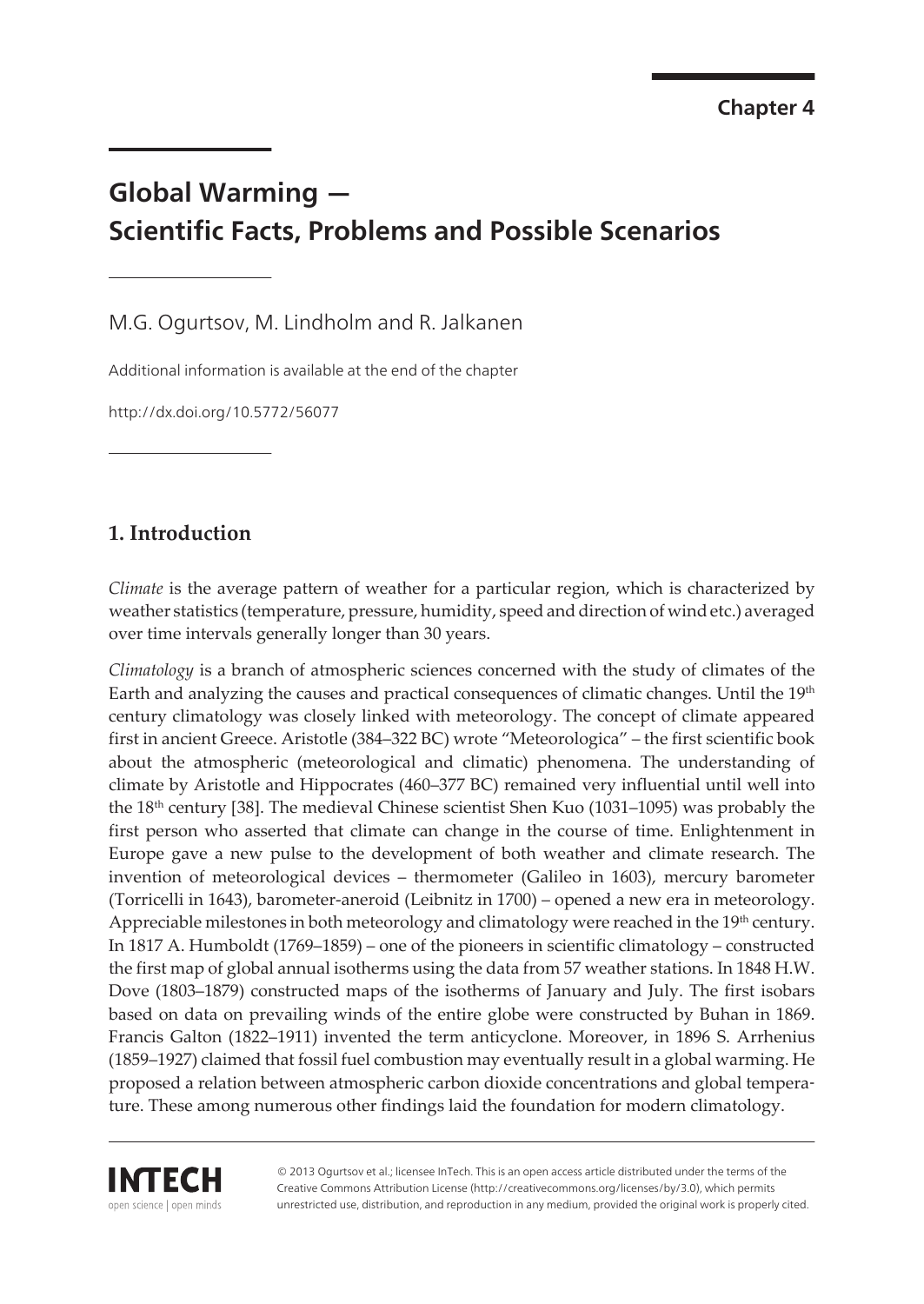*Global warming* (GW) has become the most interesting problem of climatology in the second part of the 20<sup>th</sup> century. By the end of the 1980s it was finally acknowledged that global climate is warmer than during any period since 1880. Climatic modeling, including the greenhouse effect theory, started to develop intensively and the Intergovernmental Panel on Climate Change (IPCC) was founded by the United Nations Environment Programme and the World Meteorological Organization. This organization aims at assessing the scientific information of the risk of human-induced climate change and prediction of the impact of greenhouse effect according to existing climate models. The problem of global warming has also moved from the realm of scientific debates into global and local political spheres. What is the physical mechanism of GW? Does it result only from anthropogenic activity (especially the burning of fossil fuels) or do some other natural climatic phenomena contribute to the global temperature increase, too? What is the magnitude and pattern of the warming? Answers to these questions can provide us valuable information about potential climate changes in future decades and, hence, is of crucial importance for all human activity. However, in order to answer the above questions, we need detailed information about past climatic variability and its causes. Unfortunately, substantial gaps exist in our knowledge concerning the dynamics of climate variability. The available instrumental (meteorological) records are sparse and irregularly distributed. They usually cover no more than the last 100–150 years. Paleoclimatic proxy records (reconstructions from natural archives) are irreplaceable tools in filling the gaps in our knowledge about long-term climatic changes. However, the paleodata are less accurate and their reliability quite often raises serious doubts. On the other hand, modern climate models include numerous parameters, some of which are not defined adequately enough. Therefore an integrated analysis using different approaches is necessary to obtain a clearer picture of the global warming.

# **2. Global warming in the context of instrumental data**

The average temperature of the Earth, measured by the surface weather station thermometers, has increased appreciably during the last century. The IPCC consortium reported that the global mean surface temperatures have risen by  $0.74^{\circ}C \pm 0.18^{\circ}C$  when estimated by a linear trend over the last 100 years [[42\]](#page-24-0) (Figure 1A).

According to a currently widely held view, the temperature rise is: (a) mainly a result of anthropogenic emissions of greenhouse gases ( $\text{CO}_2$ ,  $\text{CH}_4$ , N<sub>2</sub>O, halocarbons) and (b) extremely high and unprecedented in a historical context (see e.g. [[42](#page-24-0)]). It is, however, evident that the instrumentally recorded temperature data are not representative enough to support solid conclusions. Even during the last few decades the weather station network covers less than 90% of the land, i.e. no more than 25% of the Earth's surface (see Figure 1B). Moreover, the scarcity of spatial coverage of these data generally increases going back in time. That is why the uncertainty of the global annual temperature increases from less then  $0.1\textdegree$ C at the end of the 20<sup>th</sup> century to about  $0.15^{\circ}$ C at the end of the 19<sup>th</sup> century [[14\]](#page-22-0).

Satellite measurements of atmospheric temperature, started at the end of the 1970's, have much more dense spatial coverage. The satellite passes over most points on the Earth twice per day.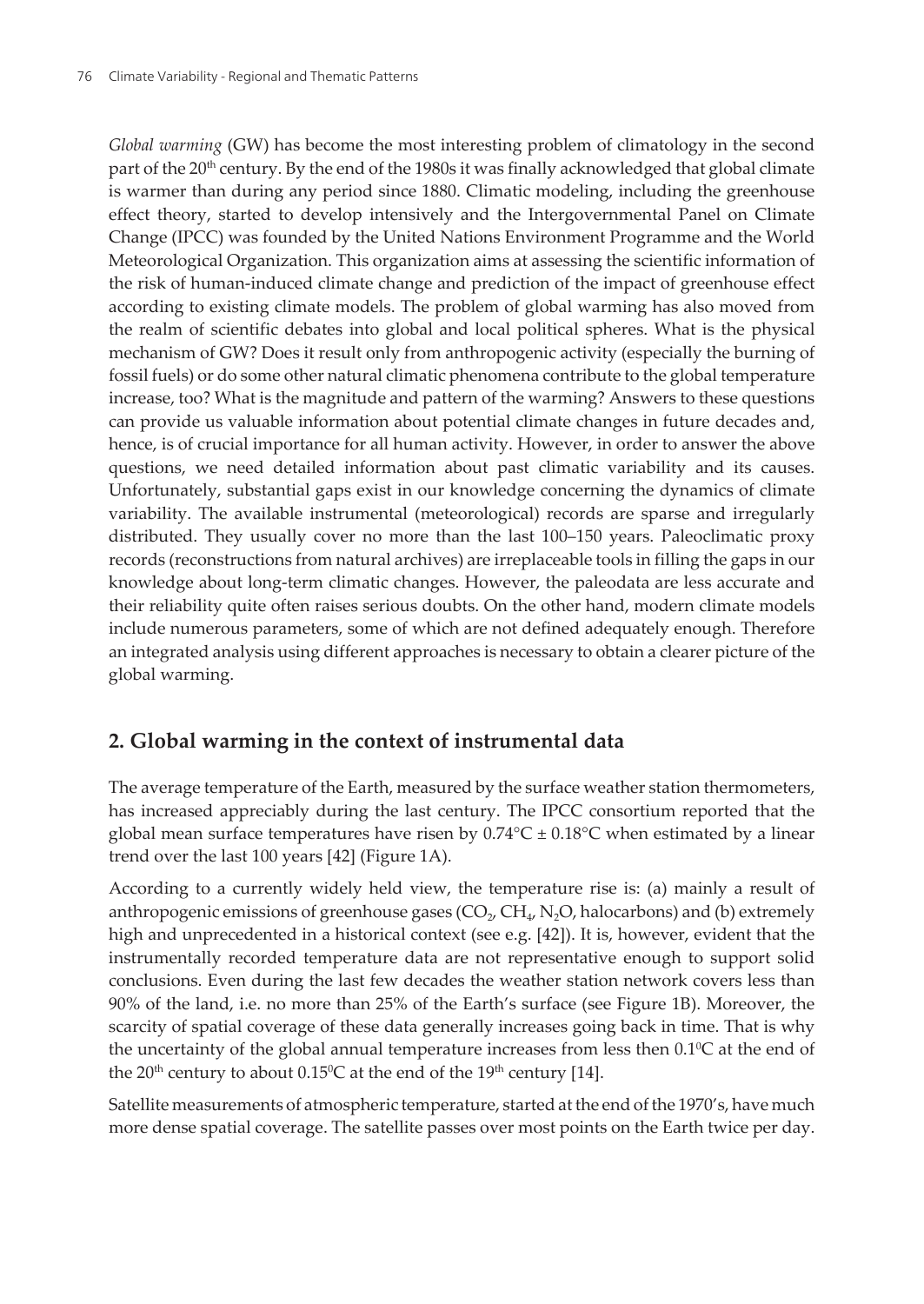

**Figure 1.** A – observed changes in a global average annual temperature (http://www.cru.uea.ac.uk/cru/info/warm‐ ing/. B – the percent of hemispheric area located within 1200 km of a reporting weather station. Solid line – Northern Hemisphere, dotted line – Southern Hemisphere. Data were electronically scanned from http:// data.giss.nasa.gov/ gistemp/station\_data/#form and digitized.

Satellite-borne microwave sounders – the *microwave sounding units* (MSU) – estimate the temperature of thick layers of the atmosphere by measuring microwave thermal emissions (radiances) of oxygen molecules from a complex of emission lines near 60 GHz. By making measurements at different frequencies near 60 GHz (≅1 cm), different atmospheric layers can be sampled. Then, based on the obtained data and by means of various mathematical procedures, atmospheric temperature is calculated. Two groups of scientists – the Remote Sensing System (RSS) group and the University of Alabama (UAH) group – have analyzed the data produced by NASA (National Aeronautics and Space Administration) satellites series TIROS (Television Infrared Observing Satellites) and obtained two versions of temperature changes in the lower troposphere, i.e. at heights less than 8 km (maximum of sensitivity around 2–3 km) since the end of 1978. [Figure 2](#page-3-0) shows RSS and two UAH satellite series (versions 2007 and 2012) together with the surface thermometric data.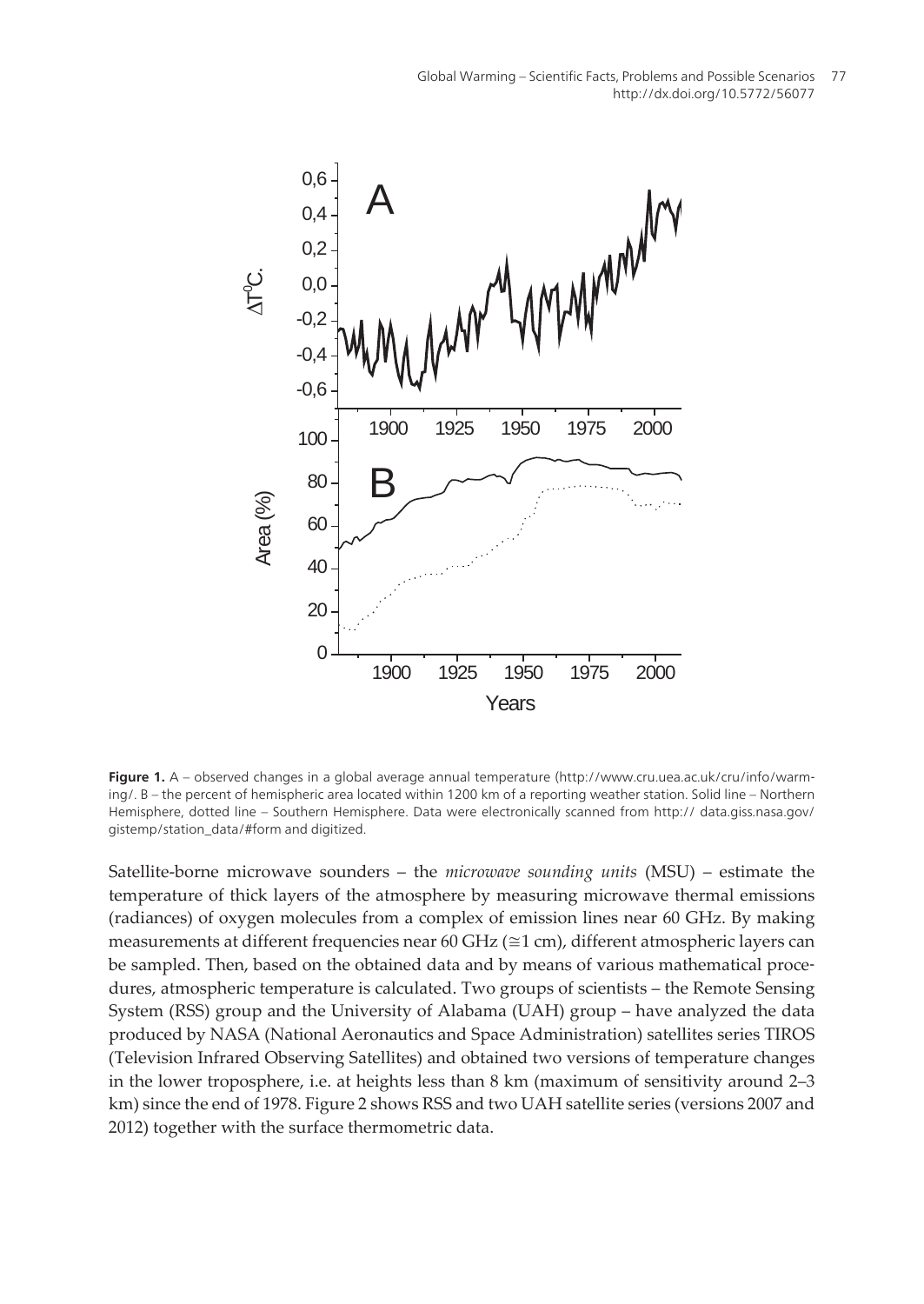<span id="page-3-0"></span>

**Figure 2.** A – observed changes in a global average temperature (ftp://ftp.ncdc.noaa.gov/pub/data/anomalies/ monthly.land\_ocean.90S.90N.df\_1901-2000mean.dat) ; B – RSS satellite based global lower troposphere temperature anomaly (http://www.remss.com/data/msu/); C – UAH satellite based global lower troposphere temperature anomaly (version of 2012, http://vortex.nsstc.uah.edu/public/msu/); D – UAH satellite based global lower troposphere temperature anomaly (version of 2007, http://www.ncdc.noaa.gov/oa/climate/research/msu.html).

It should be noted, however that it is not a trivial task to tie readings from different satellites together. Satellite measurements are limited by the following constraints [[66\]](#page-26-0): (a) offsets in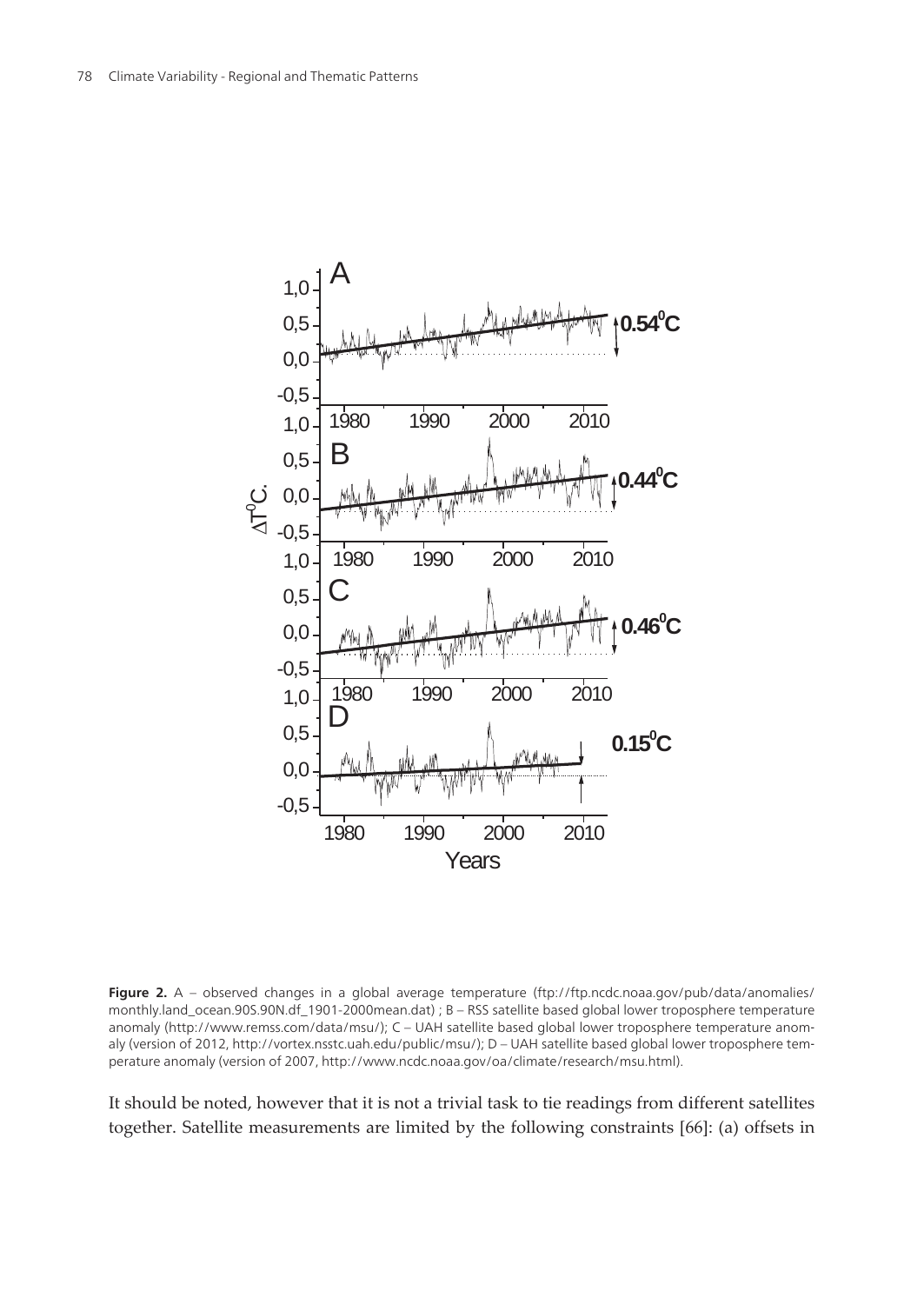calibration between satellites; (b) drifts in satellite calibration; (c) orbital decay and drift and associated long-term changes in the time of day that the measurements are made at a particular location. Therefore it is not easy to evaluate correctly long-term trends in the satellite microwave-based data and the estimations often vary. The initial versions (before 2005) of UAH record [\(Figure 2D\)](#page-3-0) had a weak trend of 0.03-0.05°C /decade [\[21](#page-22-0)]. In 2005 the trend value changed to  $0.12\text{°C}$  /decade [\[22](#page-22-0)]. The current version ([Figure 2C\)](#page-3-0) has a trend value about  $0.14\text{°C}$  / decade, which is very close to that in RSS series ([Figure2B\).](#page-3-0) In spite of some past disagreement, both UAH and RSS records show that the temperature rise in the low troposphere is unlikely less than at the surface contrary to the predictions of greenhouse warming theory. Actually, physical theory and the GCMs predict that the troposphere will warm faster than the surface as the greenhouse effect takes place (see IPCC, 2007). This effect is most expressed in the tropical troposphere, because this part of the atmosphere is the most appropriate for detecting the greenhouse fingerprint. IPCC GCMs forecast a tropical tropospheric greenhouse warming increasing with altitude and reaching its maximum at ca 10 km (see [Fig. 9](#page-14-0).1 of [\[40](#page-24-0)]). Comparison of the model predicted and satellite-derived temperatures has brought rather controversial results that created a decades-long debate which still continues. For example, Douglass et al. [[28\]](#page-23-0) examined tropospheric temperature trends using 22 GCMs and arrived at a conclusion that the model results and observed temperature trends are in disagreement in the largest part of the tropical troposphere, being separated by more than twice the uncertainty of the model mean. Santer et al. [\[84](#page-27-0)] who used the updated and corrected observational datasets found, however, that they are within the confidence intervals of the models. Fu et al. [\[36](#page-23-0)]), in turn, examined the GCM-predicted and observed trends in the difference between the tropical upper troposphere and lower-middle troposphere temperatures for 1979–2010 and showed that models significantly exaggerate the trend value.

# **3. Global warming in the context of paleodata**

Paleoclimatology is the science that studies the climatic history of the Earth using proxy records. It reconstructs and studies climatic variations prior to the beginning of the instrumental era by means of a variety of proxy sources. Among the main data used by paleoclima‐ tology are: tree rings (width and density), tree height growth, concentration of stable isotope  $(^{18}O, ^{13}C, D)$  in natural archives (ice, coral and tree rings), borehole temperature measurement and contemporary written historic records (weather diaries, annals etc.). The detailed descrip‐ tion of these paleoindicators can be found in [\[3,](#page-21-0) [11](#page-22-0), [13,](#page-22-0) [43](#page-24-0), [78\]](#page-27-0). Here we describe shortly some of the main features of the available proxy records (Table 1).

Some proxy characteristics are summarized in Table 1: (a) maximum duration of reconstruc‐ tion currently achieved; (b) regions of the world where reconstructions are potentially available; (c) largest coefficient of correlation between annually resolved proxy and instrumental data; (d) largest coefficient of correlation between decadal proxy and instrumental data; (e) general shortcomings of the proxy. Coefficients of correlation were calculated, in general, over the last 80–100 years.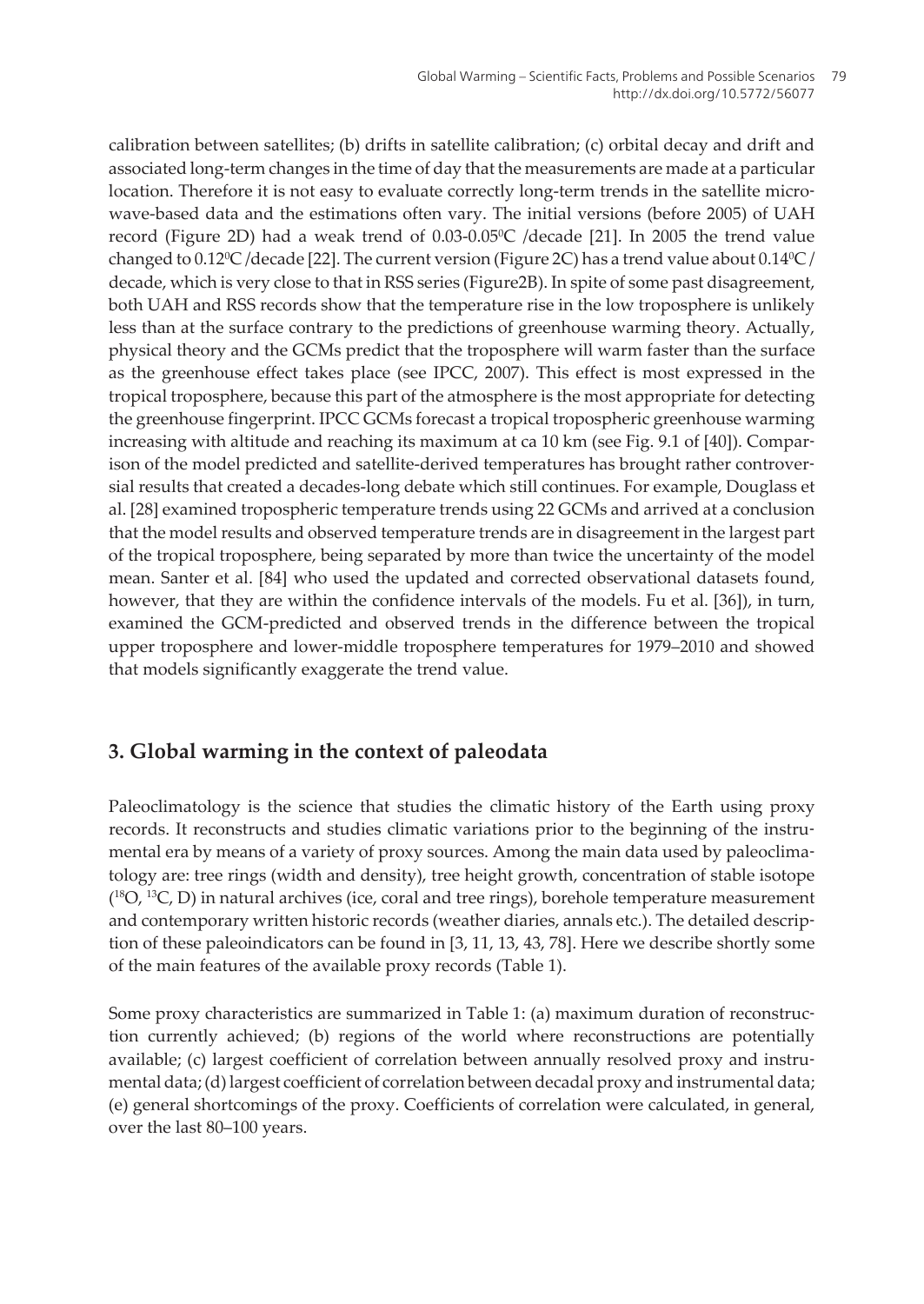| Proxy           | <b>Maximum</b> | <b>Spatial limitations</b>          | Maxi-          | Maxi-   | <b>General shortcomings</b>   |
|-----------------|----------------|-------------------------------------|----------------|---------|-------------------------------|
| variable        | time span      |                                     | $m$ um $R_{I}$ | mum R   |                               |
|                 |                |                                     | inter-         | inter-  |                               |
|                 |                |                                     | annual         | decadal |                               |
| Tree-ring       | 7-8 millennia  | Extratropical (> 30°)               | 0.50           | 0.80    | Standardization methods       |
| width           |                | part of the globe or                |                |         | hamper interpretation of      |
|                 |                | high-elevation area                 |                |         | multi-decadal and longer      |
|                 |                |                                     |                |         | variability. Divergence       |
|                 |                |                                     |                |         | problem.                      |
| Tree-ring       | $1.5 - 2$      | Extratropical ( $>$ 30 $^{\circ}$ ) | 0.79           | 0.92    | Standardization methods       |
| density         | millennia      | part of the globe or                |                |         | hamper interpretation of      |
|                 |                | high elevation area                 |                |         | multi-decadal and longer      |
|                 |                |                                     |                |         | variability. Divergence       |
|                 |                |                                     |                |         | problem.                      |
| Stable          | 1-2 millennia  | Extratropical (> 30°)               | 0.68           | 0.81    | A complicated procedure of    |
| isotopes in     |                | part of the globe or                |                |         | measurement                   |
| tree rings      |                | high elevation area                 |                |         |                               |
| Tree-height     | 1263 years     | Northern Fennoscandia               | 0.61           | 0.72    | A novel approach not          |
| increment       |                |                                     |                |         | profoundly examined           |
| Stable          | 750 000 years  | High-latitude (>60°)                | 0.30           | 0.50    | A complicated procedure of    |
| isotopes in ice |                | and high-elevation ice              |                |         | measurement. Problems with    |
|                 |                | caps                                |                |         | dating deep layers Problems   |
|                 |                |                                     |                |         | with calibration towards      |
|                 |                |                                     |                |         | instrumental data.            |
| Stable          | 1 000 000      | Tropic $(\pm 30^{\circ})$ oceans    | 0.41           | 0.66    | Problems with interpre-tation |
| isotopes in     | years          |                                     |                |         | of multi-decadal and longer   |
| corals          |                |                                     |                |         | variability (changes in water |
|                 |                |                                     |                |         | depth, nutrient supply).      |
| Contemporar     | 1372 years     | Europe, China, Japan,               | 0.90           | 0.93    | Problems with interpretation  |
| y written       | $[5]$          | Korea, Russia, Egypt                |                |         | of variability longer than a  |
| historic        |                |                                     |                |         | human lifespan                |
| records         |                |                                     |                |         |                               |
| Borehole        | 20 000 years   | Mid-latitude (30-60° N)             |                |         | Reproduce only long-term      |
| temperature     | (usually - 500 | part of Northern Hemi-              |                |         | (century-scale and longer)    |
|                 | years)         | sphere, south (>0°S)                |                |         | variability.                  |
|                 |                | part of Africa, extracon-           |                |         |                               |
|                 |                | tinental Australia                  |                |         |                               |
| Ice core melt   | 600 years      | High-latitude (>60°)                | 0.18           | 0.74    | Problems with calibration     |
| layers          |                | and high-elevation ice              |                |         | towards instrumental data.    |
|                 |                | caps where tempera-                 |                |         | Might not reproduce the full  |
|                 |                | ture in summer reaches              |                |         | range of the temperature      |
|                 |                | positive values                     |                |         | variability                   |

**Table 1.** Characterization of different paleoproxies of temperature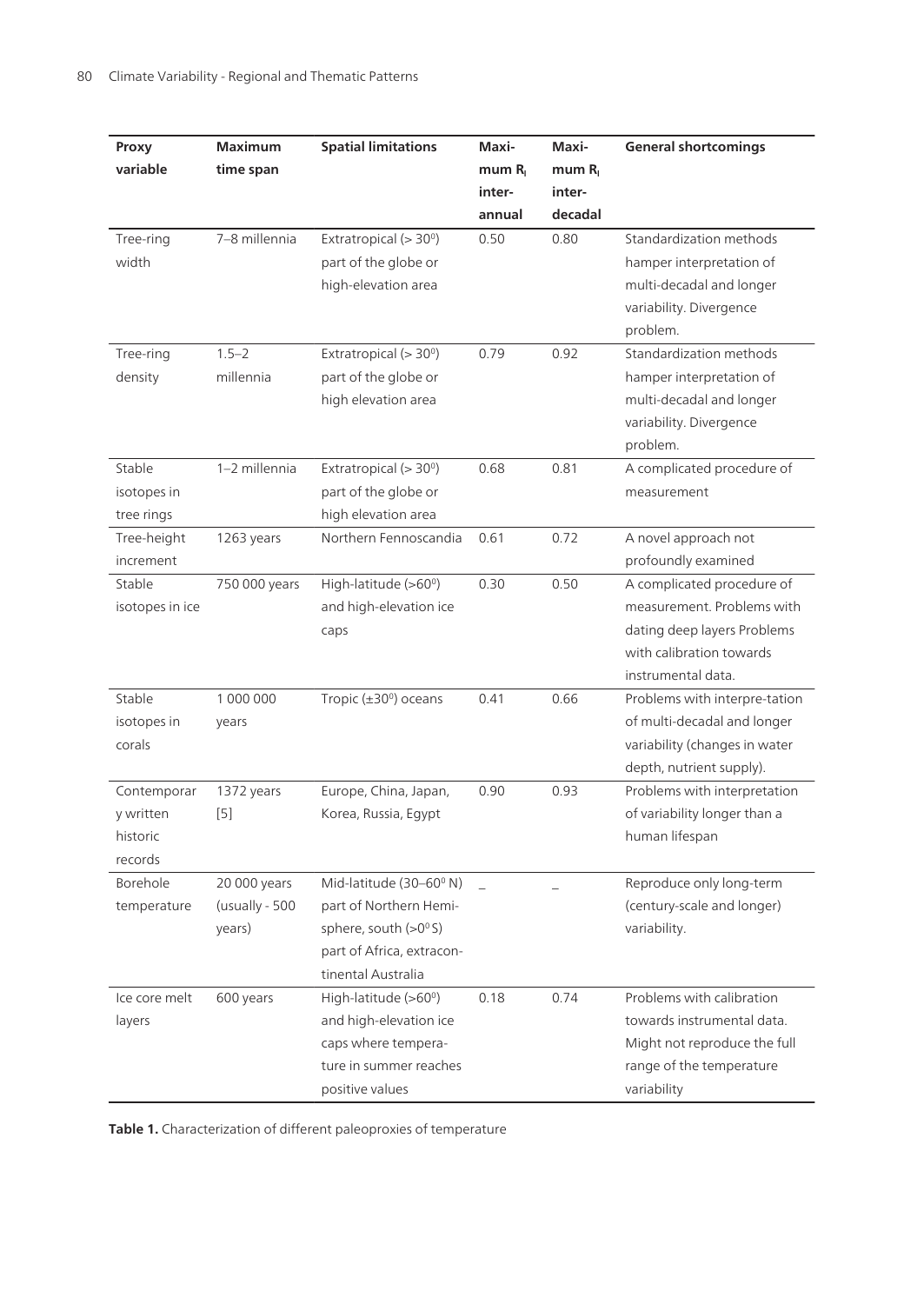<span id="page-6-0"></span>Tree rings are one of the most widely used climate proxies because they can be absolutely dated annually by means of dendrochronological cross-dating method. Progress in the methodology, theory and application of dendroclimatology in the last decades of the  $20<sup>th</sup>$ century [[23,](#page-23-0) [27,](#page-23-0) [34\]](#page-23-0) has helped this science to become popular, and over the last decades its methods have become key tools in the reconstruction of past temperatures in many parts of the world [\[11](#page-22-0), [30,](#page-23-0) [37](#page-24-0), [55, 57](#page-25-0), [92](#page-28-0)]. It should also be noted that tree-ring data are generally collected from territories that are remote from areas of human activity and are less subjected to local anthropogenic impacts such as urbanization and changes in land use.

Since different paleoindicators reflect actual temperature changes in different ways the *multiproxies* – the time series, which generalize proxy sets of various types – are often used by paleoclimatology [60–61].



Figure 3. Reconstructions of the Northern Hemisphere temperature over the last 1–2 millennia: A) NHM – the multiproxy of Mann et al. [\[54](#page-25-0)]. B) NHJ – the multiproxy of Jones et al. [[43](#page-24-0)]. C) NHC – the multiproxy of Crowley and Lowery [[24\]](#page-23-0). D) NHE – the tree-ring proxy of Esper et al. [[30\]](#page-23-0). E) NHB – the tree-ring proxy of Briffa [\[11](#page-22-0)]. F) NHL – the non treering proxy of Loehle [[51\]](#page-25-0). G) NHMb – the multiproxy of Moberg et al. [\[67\]](#page-26-0). All the data sets, with the exception of the series NHL and NHMb, were recalibrated by Briffa and Osborn [[10\]](#page-22-0). Grey curves represent raw data. Thick black lines represent the calculated long-term tendencies.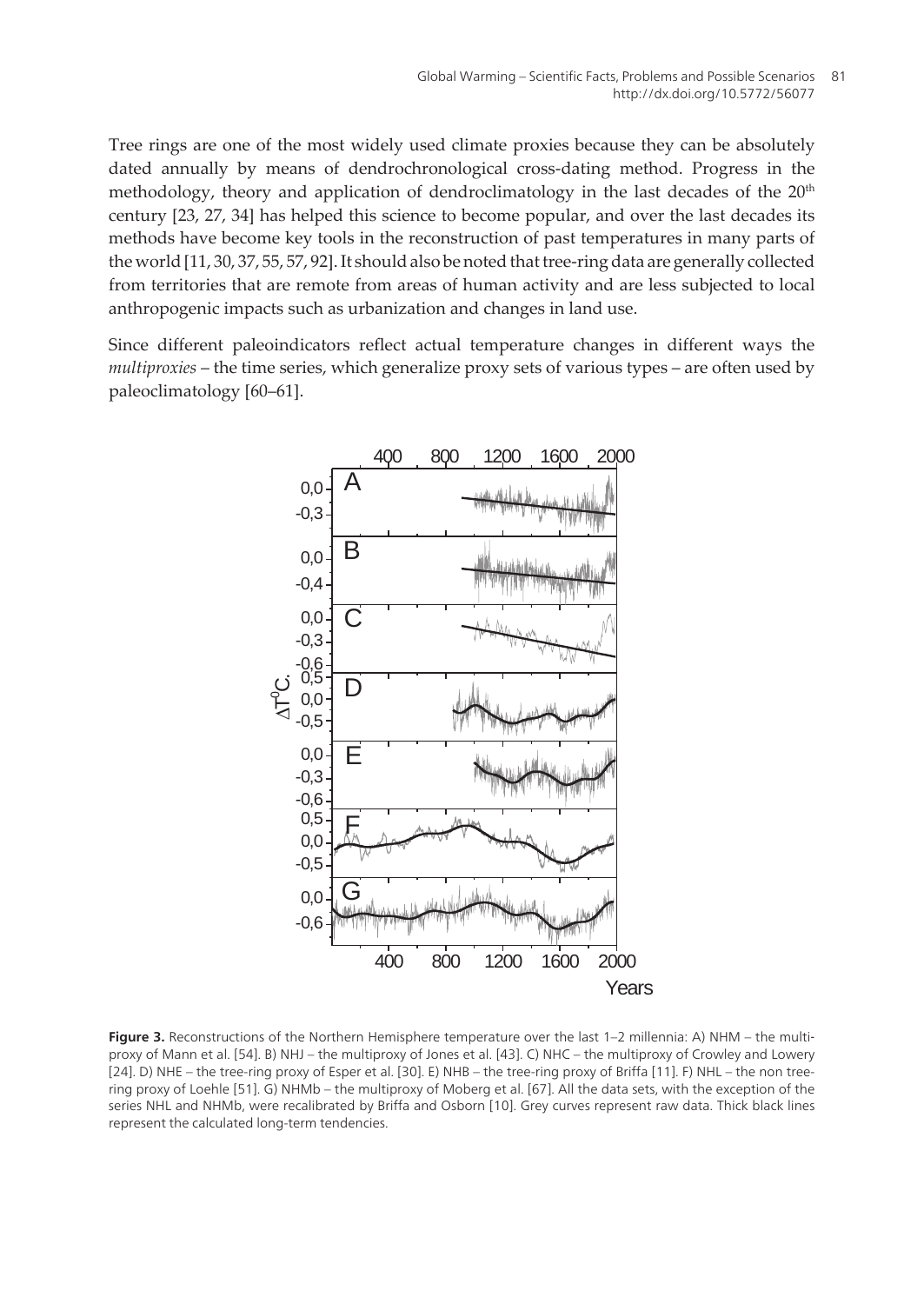<span id="page-7-0"></span>Based on both instrumental and paleoclimatic data, IPCC [\[42](#page-24-0)] claimed that the average Northern Hemisphere temperatures during the second half of the  $20<sup>th</sup>$  century were higher than during any other 50-year period in the last 500 years with a probability >0.9 and the highest in at least the past 1300 years with a probability >0.66. Let us examine this suggestion in detail with seven reconstructions of the Northern Hemisphere temperature during the last 1000–2000 years [\(Figure 3\)](#page-6-0). They are tree-ring proxies after Briffa [\[11](#page-22-0)] (NHB) and Esper et al. [\[30](#page-23-0)] (NHE), non tree-ring proxy after Loehle [\[51](#page-25-0)] (NHL) and multi-proxies after Jones et al. [[43\]](#page-24-0) (NHJ), Mann et al. [[54\]](#page-25-0) (NHM), Crowley and Lowery [[24\]](#page-23-0) (NHC), and Moberg et al. [\[67](#page-26-0)] (NHMb).

The millennial climate proxies demonstrate evidently different histories of temperature variability over the past 1000–2000 years (Figure 3). Power spectra of the temperature reconstructions demonstrate the differences even more clearly. Figure 4 shows the global wavelet spectra for the seven proxy records concerned, calculated using the Morlet basis for the years before 1900, i.e. for a time interval prior to a possible strong anthropogenic impact. Overall linear trends were preliminarily subtracted from each of the time series. One can see from Figure 4 that millennium-scale variations are present only in spectra of series NHMb and NHL. Variations with period less than 225 yrs are quite weak in the spectra of reconstructions NHM, NHJ, NHC.



**Figure 4.** Global wavelet spectra of: A) NHM [[54](#page-25-0)]. B) NHJ [[43\]](#page-24-0). C) NHC[\[24](#page-23-0)]. D) NHE [[30\]](#page-23-0). E) NHB [[11\]](#page-22-0) F) NHL [[51\]](#page-25-0). G) NHMb [\[67](#page-26-0)]. Linear trends were subtracted prior to analyses.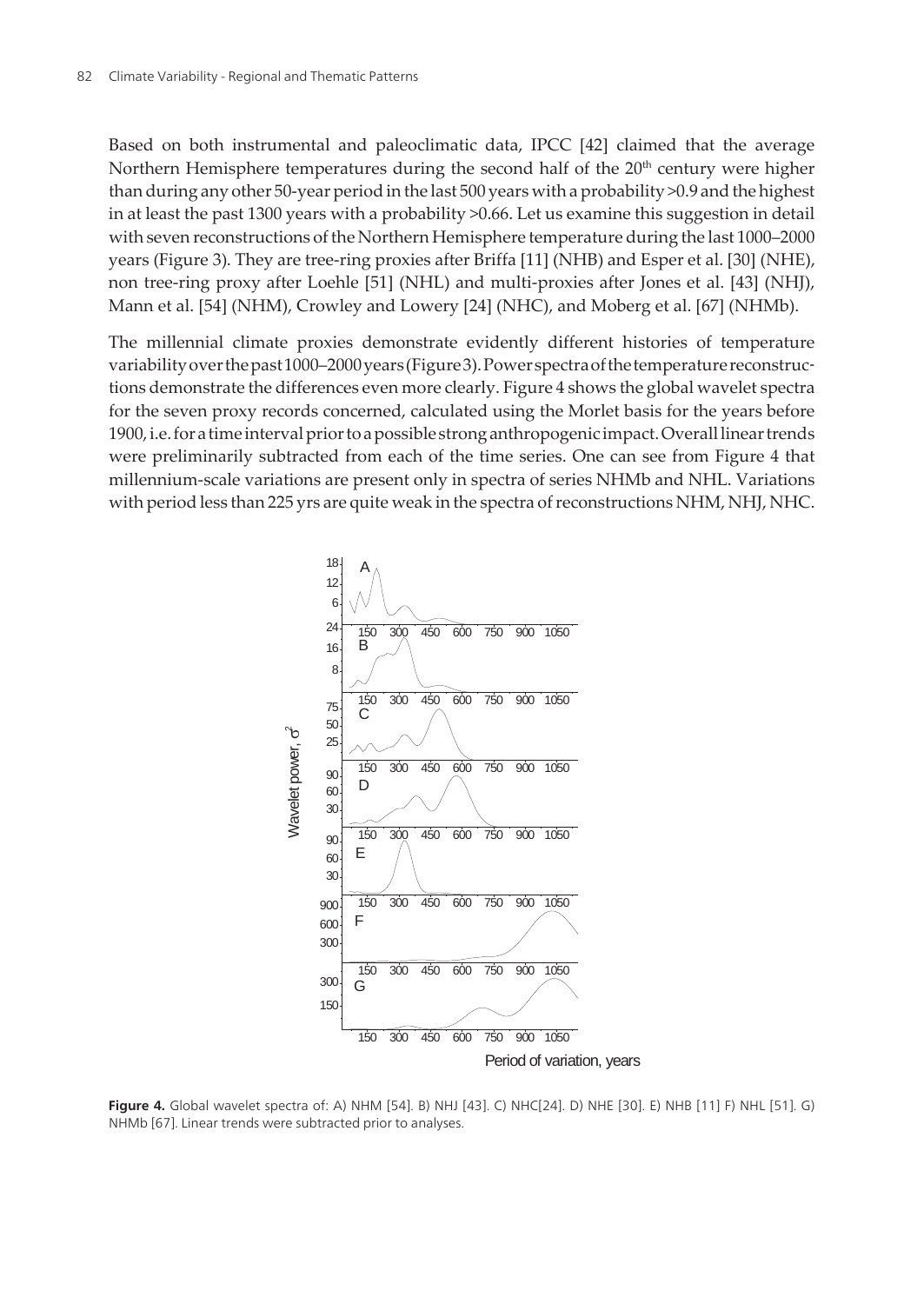A visual inspection and wavelet analysis make it possible to divide temperature reconstruc‐ tions conditionally in the following groups:

- **a.** Reconstructions NHM, NHJ and NHC [\(Figure 3A,B\)](#page-6-0) show an obvious linear decline of mean temperature (up to  $0.15$ – $0.30^{\circ}$ C) over the pre-industrial era (AD 1000–1880) and a sharp rise thereafter (the so-called hockey stick shape). Temperature in the middle of the  $20<sup>th</sup>$  century is obviously highest in the entire millennium. According to [[12\]](#page-22-0) these proxies show that the Earth in the  $20<sup>th</sup>$  century is warmer than it was in any other time period in the last millennium. We combine NHM, NHJ, and NHC records as a group, depicting a temperature pattern with a sharp rising shape – a hockey stick (IHS).
- **b.** Reconstructions NHE and NHB ([Figure 3C, D\)](#page-6-0) do not show a linear trend. Instead, their long-term variability is dominated by multi-centennial cyclicities. The  $20<sup>th</sup>$  century was warm, but the warming is not so anomalous. Here we combine NHE and NHB temperature reconstructions as a group depicting a shape of multi-centennial variability (MCV).
- **c.** Reconstructions NHMb and NHL [\(Figure 3E, F\)](#page-6-0) also show some linear trend in AD 1000– 1880 but the temperature increase during the  $20<sup>th</sup>$  century is not abrupt. The warming of the  $20<sup>th</sup>$  century is comparable with that during the Medieval Warm Period (AD 800–1100), i.e. it is not unusual. Time variation with a period longer than 1000 years obviously prevails in the spectra of these records. We further call the NHMb and NHL proxies as the millennial-variability (MV) reconstructions.

It has been shown that the disagreement between the different temperature patterns cannot be fully explained by differences either in standardization techniques or in the different geographical coverage (see, for example, [\[72](#page-26-0)]). Thus, paleoseries of IHS, MCV and MV types can be assessed as three different clusters of seven temperature reconstructions. Bürger [\[19](#page-22-0)] analyzed ten temperature reconstructions by means of a more sophisticated technique and concluded that they form five clusters all of which are significantly incoherent with each other.

We have plotted two geothermal reconstructions of the global surface temperature (Figure 5) – the series by Rutherford and Mann [[83\]](#page-27-0) and the series by Beltrami [[6](#page-21-0)]. These series are plotted together with the instrumental data [\[44](#page-24-0)].

Ogurtsov and Lindholm [[72\]](#page-26-0) showed that the borehole-based reconstructions demonstrate a history of past temperature changes conflicting with the IHS-type proxies. The IHS-type proxies have a downward linear trend during the pre-anthropogenic era (AD 1500–1880) while the corresponding trend in the global borehole temperature is evidently upward. Agreement between borehole data and MV/MCV proxies is better. The geothermal reconstructions show that the  $20<sup>th</sup>$  century (AD 1900–2000) is the warmest period for the last 500 years. The most recent borehole-based reconstructions of Huang et al. [\[40](#page-24-0)], spanning the last 20 000 years, show that the average global temperature 4.5–9.0 kA before present was higher than it is today. However, the uncertainty of temperature reconstruction in such a remote past period is quite large.

The discourse about the disagreement between global paleoproxies is important because of the problem of credibility and confidence of the available temperature reconstructions, which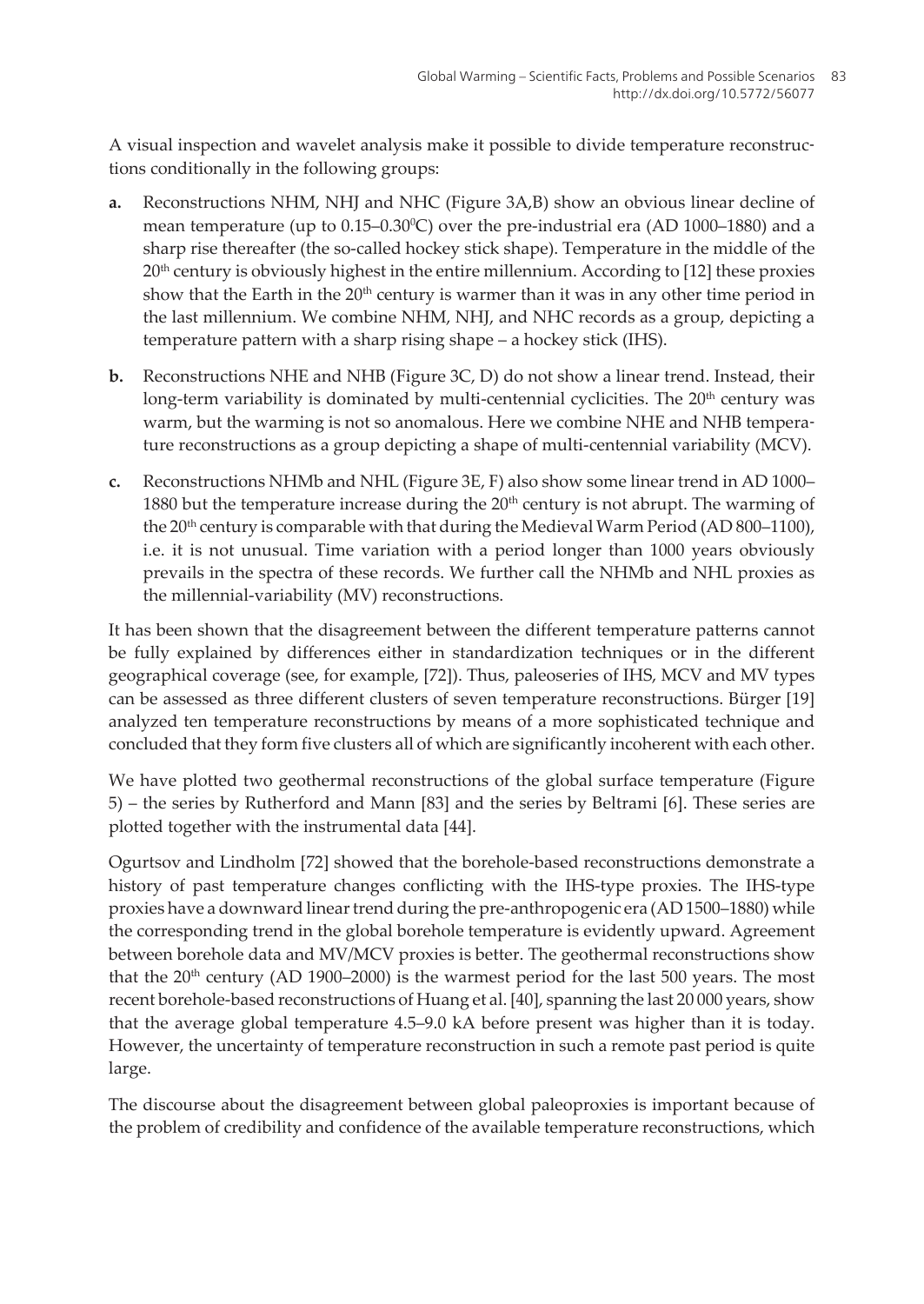<span id="page-9-0"></span>

**Figure 5.** Change in global temperature. Grey lines – instrumental data, black lines – borehole-based reconstructions. A) Rutherford and Mann l. [\[83](#page-27-0)]. B) Beltrami [[6\]](#page-21-0). The data from [\[6](#page-21-0)] were electronically scanned and digitized.

has become especially heated after the works of McIntyre and McKitrick [\[62](#page-25-0)[-65](#page-26-0)]. These authors applied the methods of data transformation used by Mann et al. [\[44](#page-24-0)] to the same source data and obtained a Northern Hemisphere temperature index rather different from the NHM record (Figure 6). McIntyre and McKitrick  $[62]$  $[62]$  show that the 20<sup>th</sup> century was the warmest through the last 500 years but the  $15<sup>th</sup>$  century was much warmer.



Figure 6. Tree-ring multi-proxy reconstructions of Mann et al. [\[54](#page-25-0)], and McIntyre and McKitrick [\[63](#page-25-0)], obtained using the same initial raw data. Both records are averaged over 13 years.

McIntyre and McKitrick [[62,](#page-25-0) [63\]](#page-25-0) stimulated the scientific community and generated some polemic discussion [[41,](#page-24-0) [56,](#page-25-0) [64](#page-26-0), [65,](#page-26-0) [92](#page-28-0), [93](#page-28-0)]. The debate continues, but it can be most reasonably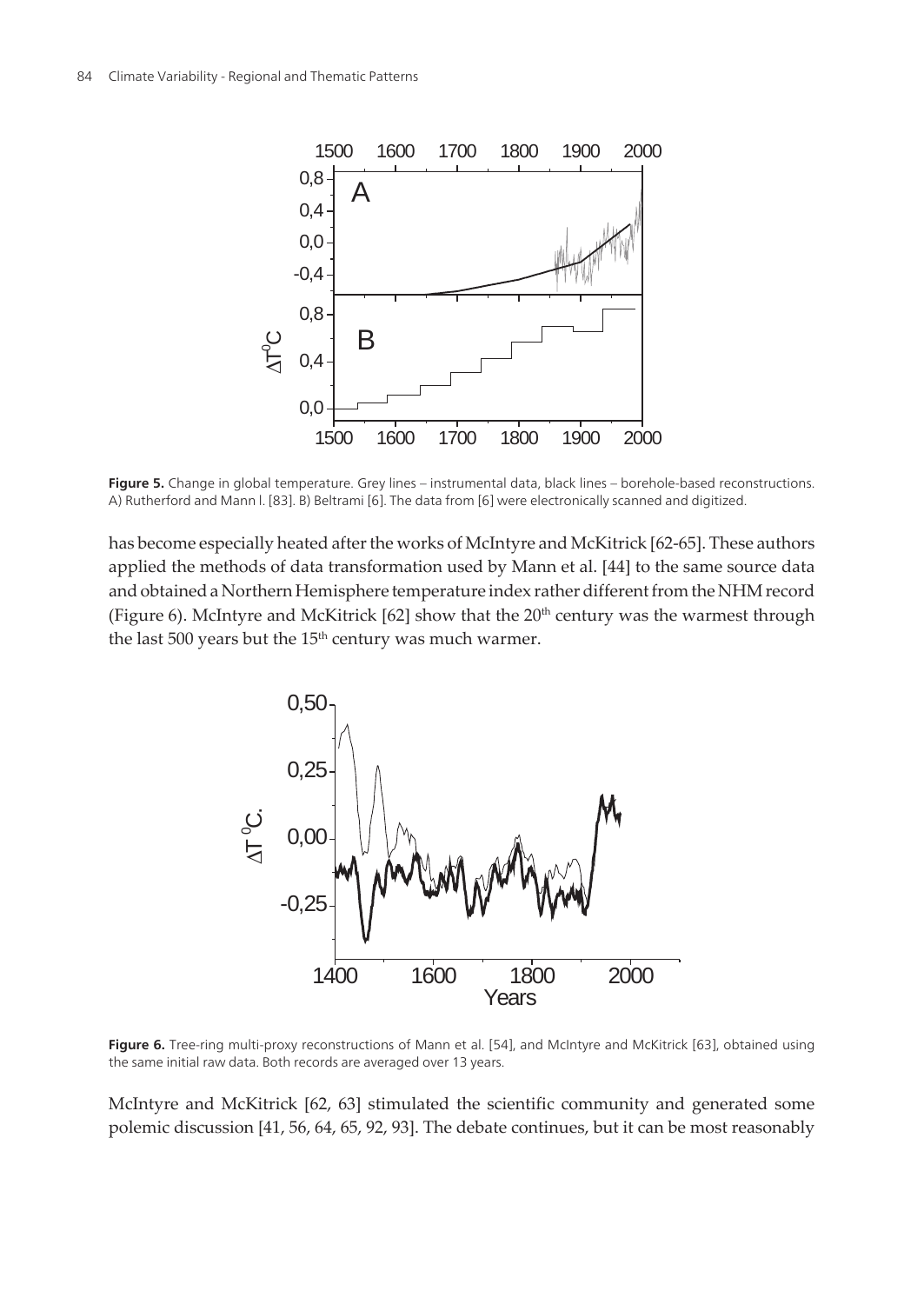concluded that appreciable differences between the global temperature reconstructions obtained by means of the identical initial data indicate that, despite evident successes, the methods and approaches of paleoclimatology still leave considerable space for subjectivity. Taking into account the noted problems a question arises – what are the actual features of climate that could be captured by paleoreconstructions? That is to say: if the obtained tem‐ perature reconstructions have significant dissimilarities, what are their common features? Bürger [\[19](#page-22-0)] arrived at a conclusion that the available reconstructions differ so much that there is no way to draw meaningful conclusions from them. Ogurtsov et al. [\[73](#page-26-0), [76\]](#page-26-0) showed, however, that in spite of differences, the reconstructions of the Northern Hemisphere temperature have at least two apparent common features: (a) presence of a roughly regular centuryscale rhythm with a period of 50–130 yrs through the last 1000 years; (b) a noticeable temperature rise during the last century. In spite of differences between IHS, MCV and MV reconstructions, they agree that the 20<sup>th</sup> century was warm. However, it is difficult to make any decisive conclusion about actual extent of the  $20<sup>th</sup>$  century temperature anomaly within the last 1000 years, particularly if we take into account the possible influence of divergence or reduced sensitivity to temperature changes.

The *divergence problem* is a well known anomalous reduction in the sensitivity (ARS) of tree growth to changing temperature, which has been detected in many dendrochronological records over the last decades of the  $20<sup>th</sup>$  century [[9-10,](#page-22-0) [26](#page-23-0), [31\]](#page-23-0). An evident underestimation of recent warming in tree-ring based reconstructions is illustrated in Figure 7.



**Figure 7.** Thick black line – instrumentally measured temperature of extra-tropical Northern Hemisphere (http:// data.giss.nasa.gov/gistemp/tabledata/ZonAnn.Ts+dSST.txt), thin black line – reconstruction of Jones et al. [\[43](#page-24-0)], dotted black line – reconstruction of Briffa [\[11](#page-22-0)], thick grey – reconstruction of Esper [[30\]](#page-23-0). All the data sets smoothed over 15 years.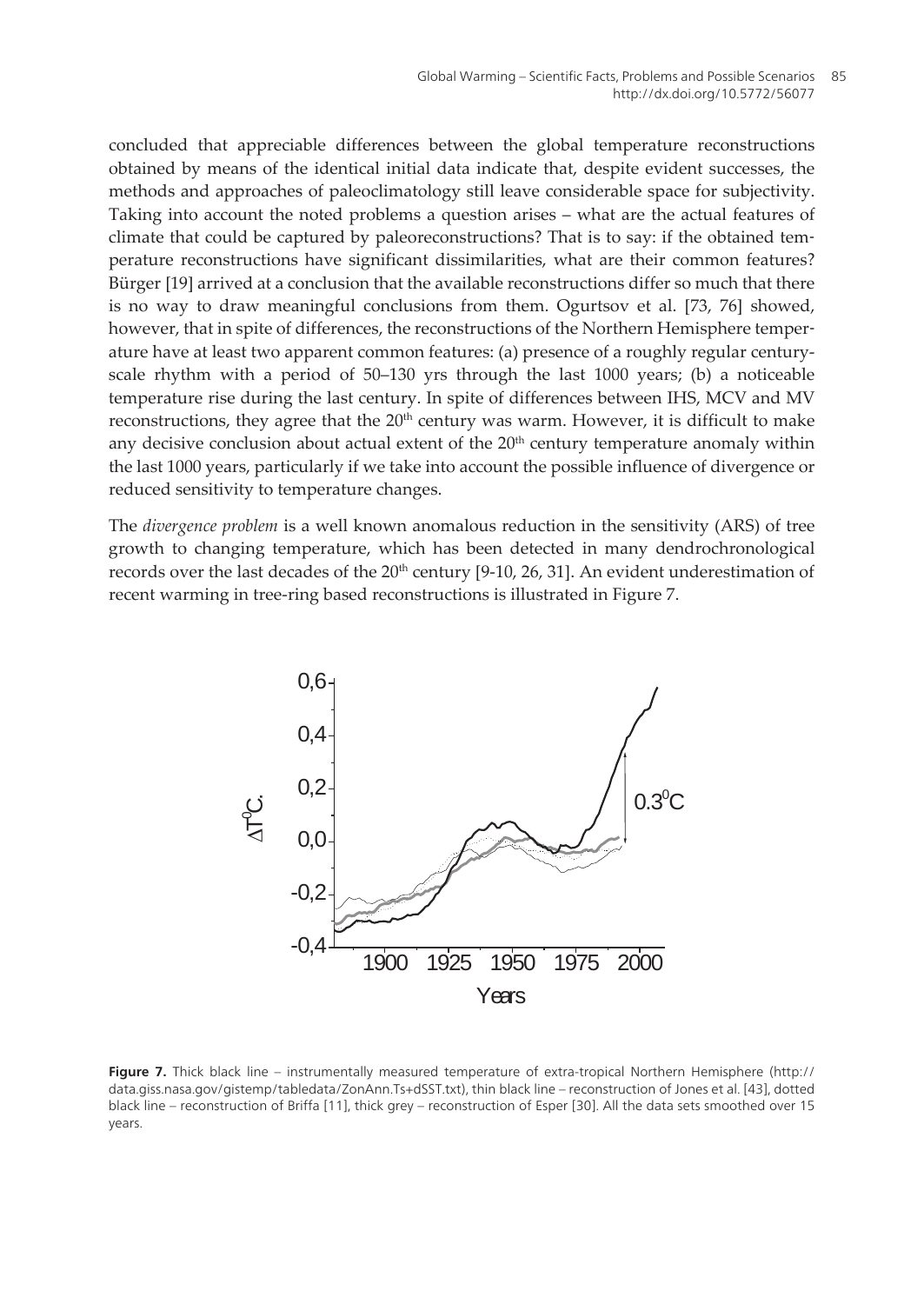Some possible causes of the divergence are listed by D'Arrigo et al. [\[26](#page-23-0)], and [\[52](#page-25-0)]. They are:

- **a.** Decrease in stratospheric ozone concentration that causes increase of the flux of ultraviolet radiation reaching the ground and corresponding decline in tree productivity;
- **b.** Decrease of ground solar irradiance over 1961–1990 that caused decrease in sunlight reaching the ground;
- **c.** Nonlinear growth response, which causes reduction of tree-ring width under high temperatures.

In spite of some possible explanations the divergence problem still has not been solved and modern temperature reconstructions in dendrochronology usually do not cover well the most recent time interval. Therefore they may not capture well the sharp rise in temperature during the two last decades. Wilson et al. [\[95](#page-28-0)]) made a new temperature reconstruction for the Northern Hemisphere that utilizes fifteen tree-ring based proxy series that express no diver‐ gence effects over the last decades. Based on this divergence-free time series Ogurtsov et al. [[76\]](#page-26-0) corrected eight millennial-scale proxy reconstructions of temperature of the Northern Hemisphere for ARS effect and reanalyzed them. This study concluded that, neglecting the reconstruction [\[52](#page-25-0)], in the extratropical part of the Northern Hemisphere the time interval 1988–2008 was the warmest two decades in the last 1000 years with a probability of more than 0.70. The unusual level of current temperature over the areas least disturbed by local anthropogenic impact might prove that over the last two decades the climatic system was perturbed by an additional global-scale forcing factor, which did not operate in the past. It has been noted, however, that the procedure of correction for anomalous reduction in sensitivity includes some rather arbitrary assumptions and needs to be improved further (e.g. prolongation of linear trend over 2000–2008). [[76\]](#page-26-0).

Summarizing the results of analysis and reanalysis of the available long-scale temperature proxies, it could be confidently concluded that the  $20<sup>th</sup>$  century was warm, i.e. that the global temperature averaged over the last 100 years was actually higher than global temperature averaged over the last 1000 years.

# **4. Modern climate modeling — Advantages and limitations**

Climate models are mathematical descriptions of the Earth's climate system. They use sets of mathematical equations and numerical methods to reproduce the interactions of the atmosphere, mixed and deep ocean, land surface and cryosphere. Climate modeling has a variety of purposes from studies of the dynamics of the climate system to the prediction of future climate. Climate models range in complexity from simple, one-equation analytic models to state-ofthe-art General Circulation Models (GCM), simulating the physics, chemistry, and biology of all the parts of the Earth's climatic system.

Energy-balance models of the globally averaged climate are the simplest. In the framework of the energy balance approach, changes in the climate system are estimated from an analysis of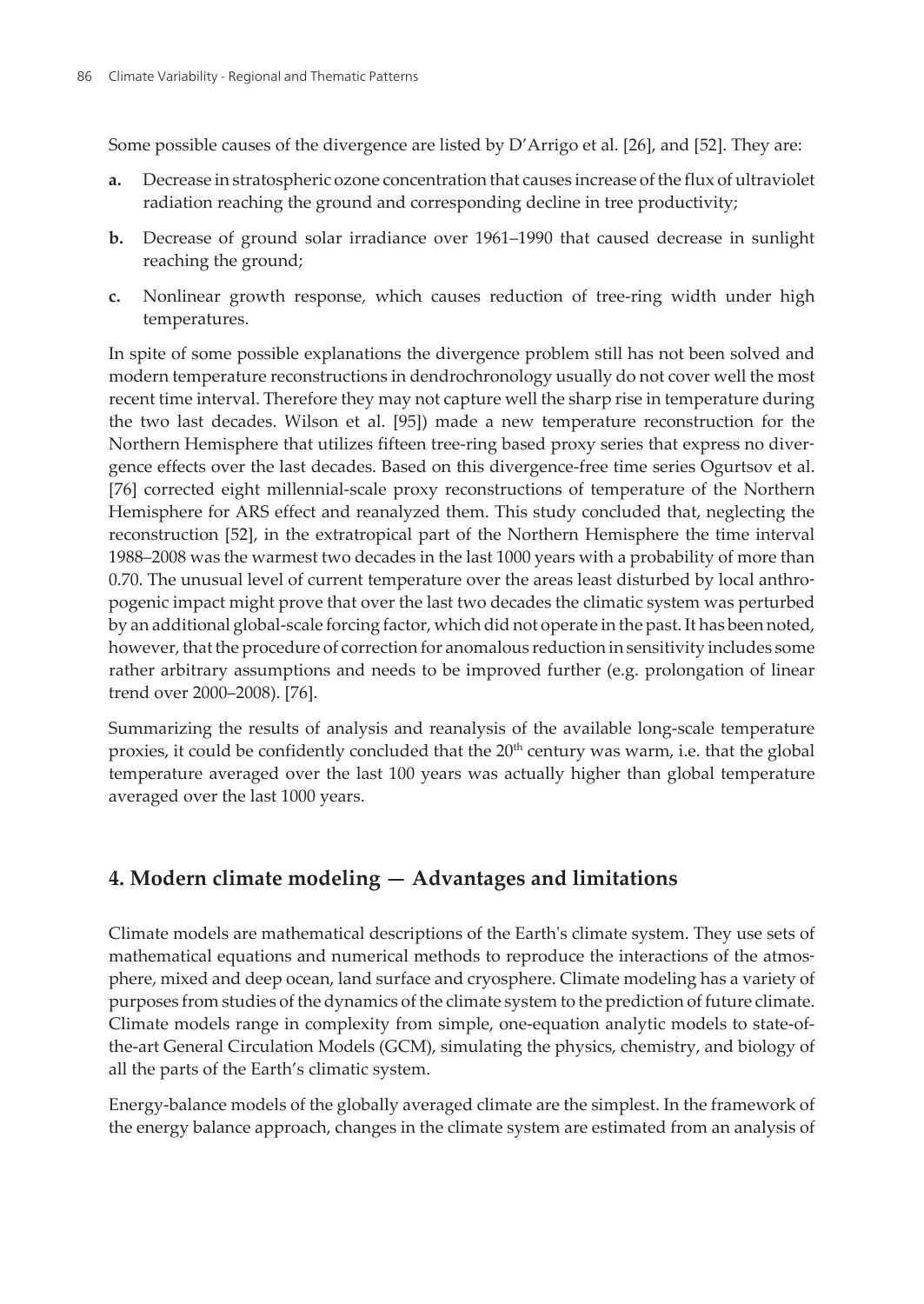the change in the Earth's heat storage. The basis for these models was introduced by Budyko [[15\]](#page-22-0) and Sellers [\[85](#page-27-0)]. In its most simplified form, energy-balance model provides globally averaged values for the computed variables.

The more complicated radiative-convective models take into account the vertical variation of temperature with altitude. This approach makes it possible to study the role of clouds, water vapor and stratosphere. First radiative-convective model was introduced by Manabe and Wetherland [\[53](#page-25-0)].

GCMs are three-dimensional models with the boundary conditions at the spreading surface. They try to simulate incoming and outgoing radiation, time/spatial variation of the wind field, generation of clouds and transfer of water vapor, formation of sea ice, atmosphere-ocean coupling and redistribution of heat in oceans etc. GCMs have a spatial resolution comparable to the global synoptic network. The most prominent use of GCMs in recent years has been to forecast temperature changes resulting from increases in atmospheric concentrations of greenhouse gases [\[42](#page-24-0)]. GCMs are the most complex and sophisticated models including at least tens of equations.

It should be noted that while working with climatic models one needs to know a lot of model parameters, the number of which increases along with the increasing complexity of models. However, many such parameters are not known with adequate precision. This concerns even climatic sensitivity. The *climate sensitivity* (usually in  ${}^0K\times W^{-1}\times m^2$ ) is a measure of the climate system's response to constant radiative forcing. *Radiative forcing* (usually in W×m<sup>-2</sup>) in turn is a measure of the perturbation brought by some factor to the radiative balance in the global Earth-atmosphere system. Positive forcing tends to warm the surface while negative forcing tends to cool it. Current estimations of the climate sensitivity,  $\lambda_c$  range from 0.07  $\frac{0 \times W^1 x m^2}{2}$ [[48\]](#page-24-0) to 2.54  $^0$ K×W<sup>-1</sup>×m² [\[2\]](#page-21-0). IPCC [\[42](#page-24-0)] gives the value 0.53–1.23  $^0$ K×W<sup>-1</sup>×m² (see also Table 1 from [[77\]](#page-27-0)). Knowledge about radiative forcings which likely influenced terrestrial climate over the last 150 years – (a) anthropogenic greenhouse gas  $(CO<sub>2</sub>, CH<sub>4</sub>, N<sub>2</sub>O)$  emissions; (b) anthropogenic aerosol emissions; (c) anthropogenic changes in albedo (land use, black soot on snow); (d) volcanic aerosol emissions; (d) total solar irradiance (TSI) variations – is still not satisfactory. According to [\[42](#page-24-0)] the level of scientific understanding is high only for industrial greenhouse gases. The level of understanding of all the other possible climate drivers is either medium or low. For example, forcing caused by human-made changes in land surface properties since pre-agricultural times is quite unclear. A possible value lies between 0.0 and 0.4  $W \times m^{-2}$ according to [\[42](#page-24-0)] and between 0.5 W $\times$ m<sup>-2</sup> and -0.6 W $\times$ m<sup>-2</sup> according to [[72\]](#page-26-0). As a result an estimation of total net anthropogenic forcing since AD 1750 ranges from 0.6  $W \times m^{-2}$  to 2.4 W×m<sup>-2</sup> [\[42](#page-24-0)]. Our knowledge about natural forcings is also rather limited. For example, different long-term reconstructions of TSI prior to instrumental period (before 1978) show a quite different picture. According to [[87\]](#page-27-0), the average TSI increased by ca 5  $W \times m^{-2}$  from the begin-ning of the 19<sup>th</sup> century till the end of the 20<sup>th</sup> century, while the reconstruction [[68\]](#page-26-0) shows only 1.5  $W \times m^{-2}$  rise during the same time interval (see also [Figure 6](#page-9-0) from [[77\]](#page-27-0)). These values lead to a corresponding radiative forcing  $0.26-0.88$  W $\times$ m<sup>-2</sup>. Furthermore, considerable uncertainty remains over the magnitude of influence of volcanic eruptions on the climate system. Even in the case of Mt. Pinatubo explosion (1991), which was directly observed and investigated using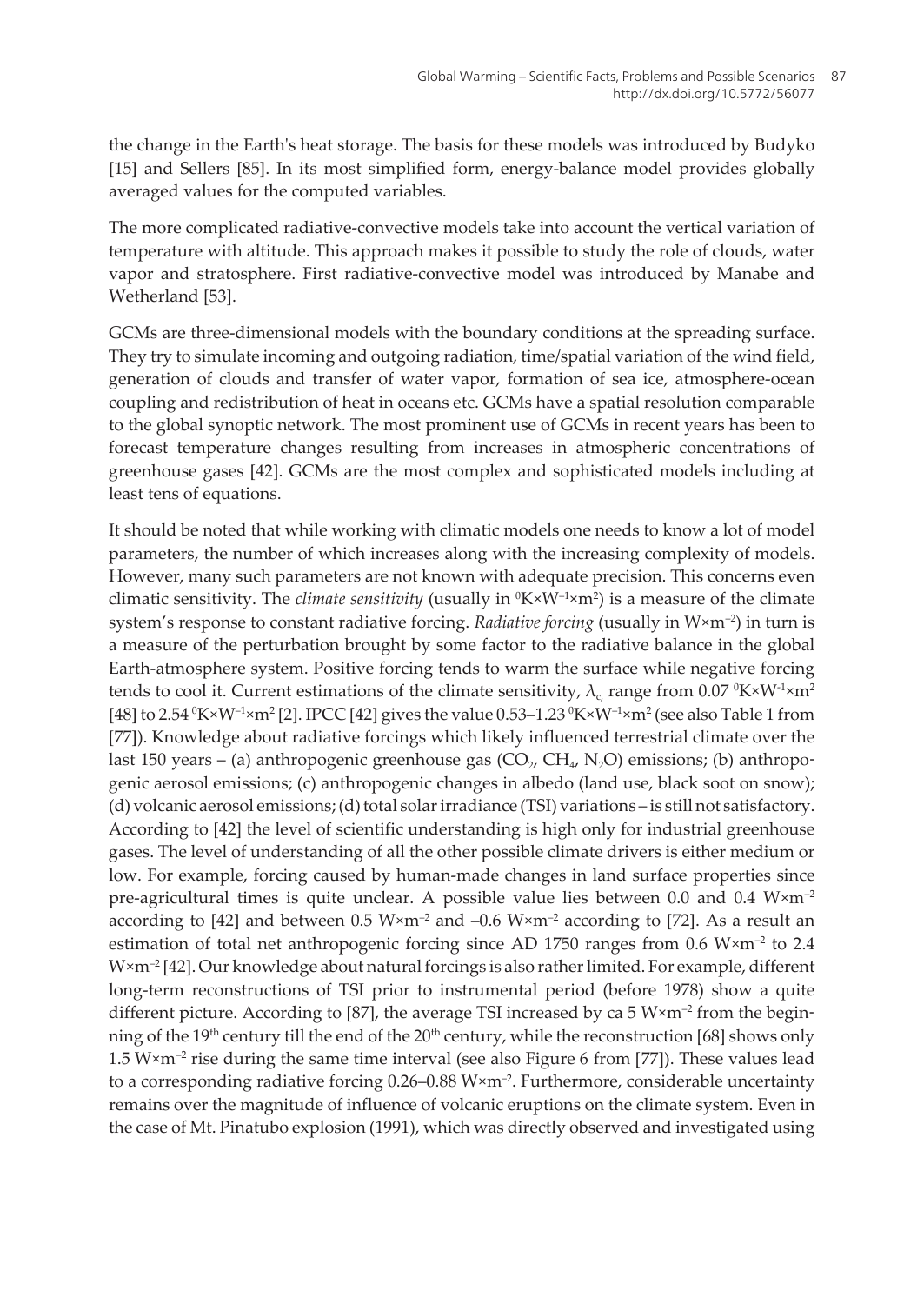all the possibilities of modern science, the estimations of its climatic forcing differ from 2.25  $W \times m^{-2}$  [\[71](#page-26-0)] to 4.7  $W \times m^{-2}$  [[1](#page-21-0)]. Knowledge about the structure of feedbacks is also incomplete [[46\]](#page-24-0). Thus, it is obvious that the parameters of many modern climate models have huge uncertainties. That is why some skeptics even believe that they follow the old maxim of "garbage in, garbage out" – the principle in the computer science, meaning that if the input data are incorrect then erroneous results would be obtained even if the algorithms are correct. It is interesting to note that a wide spread in the main input data and model parameters actually makes it possible to fit the calculated temperature to the measured one in rather different ways. Numerical experiment of [\[74](#page-26-0)] shows that an arbitrary choice of radiative forcings without justification of the choice criteria makes it possible to explain to a great extent the global warming of the 20<sup>th</sup> century beyond the hypothesis about the greenhouse effect. Ogurtsov [\[73](#page-26-0)] tested the total (direct and indirect) contribution of the solar activity to the global warming using one-dimensional energy-balance climate model. This work takes into account the fact that the Sun can affect the Earth's climate not only directly, via changes in solar luminosity, but probably also indirectly via the modulation of galactic cosmic ray (GCR) flux. A correlation between the changes in the globally averaged low (<3.2 km in altitude) cloud cover anomaly and the changes in the GCR intensity was indeed demonstrated by Marsh and Svensmark [[58,](#page-25-0) [59\]](#page-25-0) and Palle et al. [\[79](#page-27-0)]. Data on low cloudiness obtained in the framework of the International Satellite Cloud Climate Project (ISCCP) are plotted in Figure 8 together with the data on GCR flux measured by neutron monitor in Kiel.



**Figure 8.** Black thin line – monthly data on the global average of low (>680 hPa) cloud cover anomalies (ftp:// isccp.giss.nasa.gov/pub/data/D2CLOUDTYPES); thick black line – yearly averages. Grey line – counting rate of the Kiel neutron monitor (http://cr0.izmiran.rssi.ru/kiel/main.html).

One can see appreciable positive correlation between GCR and low cloudiness through 1983– 2001. Ogurtsov [[74\]](#page-26-0) calculated the hypothetical cloud radiative forcing since the end of the 19th century based on: (a) linear relationship between low cloudiness and GCR over 1983–1994, proposed by Marsh and Svensmark [[58\]](#page-25-0); (b) long-term reconstruction of GCR intensity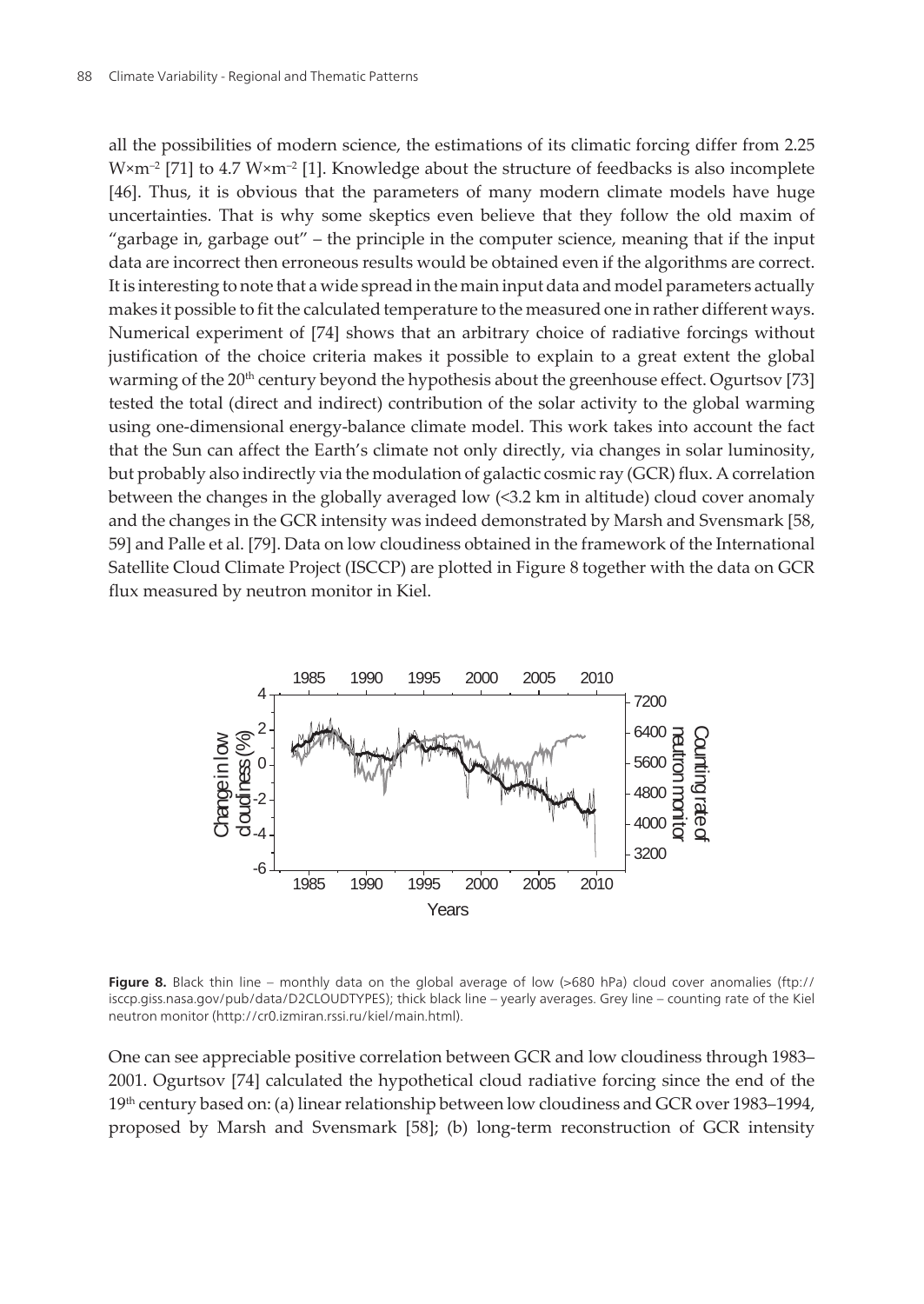<span id="page-14-0"></span>obtained by Mursula et al. [[70\]](#page-26-0); (c) estimations of cloud radiative forcing made using the data of the Earth Radiation Budget Experiment [\[58](#page-25-0)]. Using this forcing, TSI reconstruction after Hoyt and Schatten [[39\]](#page-24-0) (Figure 9B) and a simple one-dimensional (4 latitudinal belts) energybalance model, Ogurtsov [[74\]](#page-26-0) calculated the mean temperature in the Northern Hemisphere over 1886–1999 (Figure 9C). It is evident that the joint effect of the changes in: (a) the solar luminosity and (b) low cloudiness may lead to an increase in the hemispheric temperature in the 20<sup>th</sup> century by about 0.35<sup>o</sup>C. Thus, in the framework of the model of [[74\]](#page-26-0), the warming of the Northern Hemisphere before the 1980s can be fully accounted for changes in solar-cosmic factors with the greenhouse effect fully neglected.



**Figure 9.** A – Low cloudiness over the middle latitudes (25–60° N) of the Northern Hemisphere. Thick line – experimental data (yearly averages), thin line – reconstruction from the data on GCR intensity obtained by Mursula et al. [[70\]](#page-26-0). B – reconstruction of the solar luminosity after Hoyt and Schatten [\[39](#page-24-0)]. C – mean annual temperature of the Northern Hemisphere. Thin line – instrumental data, thick line – model calculation [[74\]](#page-26-0).

However, a decrease of the correlation between GCR and clouds at the end of the 1990s and a change of its sign after 2002 makes any conclusion about possible cosmic ray-cloud link rather disputable [[29,](#page-23-0) [88\]](#page-27-0). The calculation of [[74\]](#page-26-0) is thus only a computing exercise, which shows that an arbitrary manipulation of the input model parameters, neither of which is known precisely and reliably enough, can bring us quite curious results. This result as well as many other points (see e.g. Lindzen [\[49](#page-24-0)], testify that despite large successes in climate modeling, current climate simulations seem still to be only fitting of the calculation results to the actual observed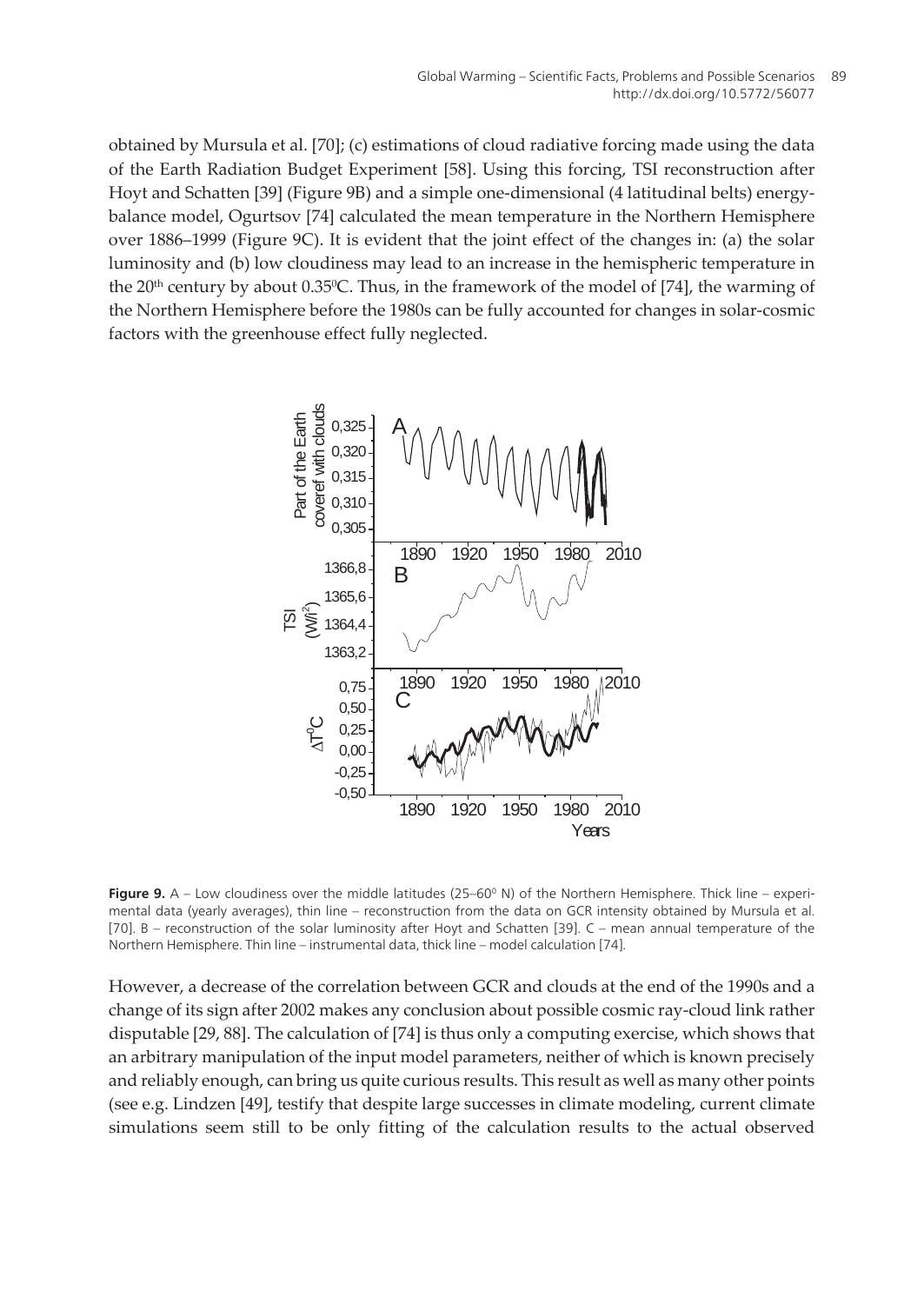temperatures. A fairly good fitting can be achieved using various combinations of input data. Such investigations are very important since they are necessary for studying possible scenarios of climatic changes in the past as well as in the future. However, at present it is not easy to estimate (even approximately) the probability of each specific scenario. We can only note that solar contribution to the sharp temperature increase during the last 3–4 decades is either minor [[89\]](#page-27-0) or negligible [\[7\]](#page-22-0). The rise of temperature after 1980 has not been simulated by the model of [[74\]](#page-26-0) (see [Figure 9C\).](#page-14-0) This testifies that the observed rapid rise in global mean temperatures after the beginning of 1970s is difficult to reproduce in any model if the greenhouse gas forcing is not taken into account.

#### **5. Possible scenarios of climate change in the 21st century**

Projection of forthcoming climatic changes is one of the main tasks of climatology. There are two approaches to understanding future evolution of climate: (a) mathematical and (b) physical. In the mathematical approach we take the observed climate record and try to extrapolate it properly into the future. In the physical approach we first attempt to understand the most important climate processes and describe them with a detailed model. Then the obtained model is used to predict the response of future climate to different forcings. Attempts at predicting future warming of the globe started in the 1970s–1980s. These physical forecasts were made assuming a predominantly greenhouse character of GW and were based on prognoses of future  $CO<sub>2</sub>$  concentrations. The concentration of carbon dioxide has been predicted quite correctly, e.g. Legasov et al. [\[47](#page-24-0)] forecasted a 375–385 ppm value of CO $_2$  in the year 2000 while Bolin et al. [[8](#page-22-0)] estimated a corresponding value of 360–380 ppm. However, the predictions of global temperature were not equally successful (Table 2).

| Source                                                                          | The forecast formula                     | Predicted temperature in<br>2000 (T °C) |
|---------------------------------------------------------------------------------|------------------------------------------|-----------------------------------------|
| Budyko, 1972 [16]                                                               | $T_{2000} = T_{1900} + 1.2$              | $0.83 - 1.00$                           |
| Kellogg, 1978 [45]                                                              | $T_{2000}$ =T <sub>1900</sub> +1.2       | $0.83 - 1.00$                           |
| Budyko, 1982 [17]                                                               | $T_{2000} = \bar{T} (1880 - 1975) + 0.6$ | $0.35 - 0.49$                           |
| The impact of atmospheric<br>carbon dioxide increasing on<br>climate, 1982 [94] | $T_{2000}$ = $T_{1900}$ + $(1.0-2.0)$    | $0.63 - 1.80$                           |
| Budyko and Izrael 1991, [18]                                                    | $T_{2000} = T_{1970} + 0.9$              | $0.72 - 0.91$                           |

**Table 2.** Forecasts of a mean global temperature in the year 2000 made during 1972–1987. Actual temperature in 2000 was 0.27–0.39 T <sup>0</sup>C.

Real temperatures in the years 1900, 1970 and 2000 were determined by means of the data of CRU (http://www.cru.uea.ac.uk/cru/info/warming/) and NCDC (ftp://ftp.ncdc.noaa.gov/pub/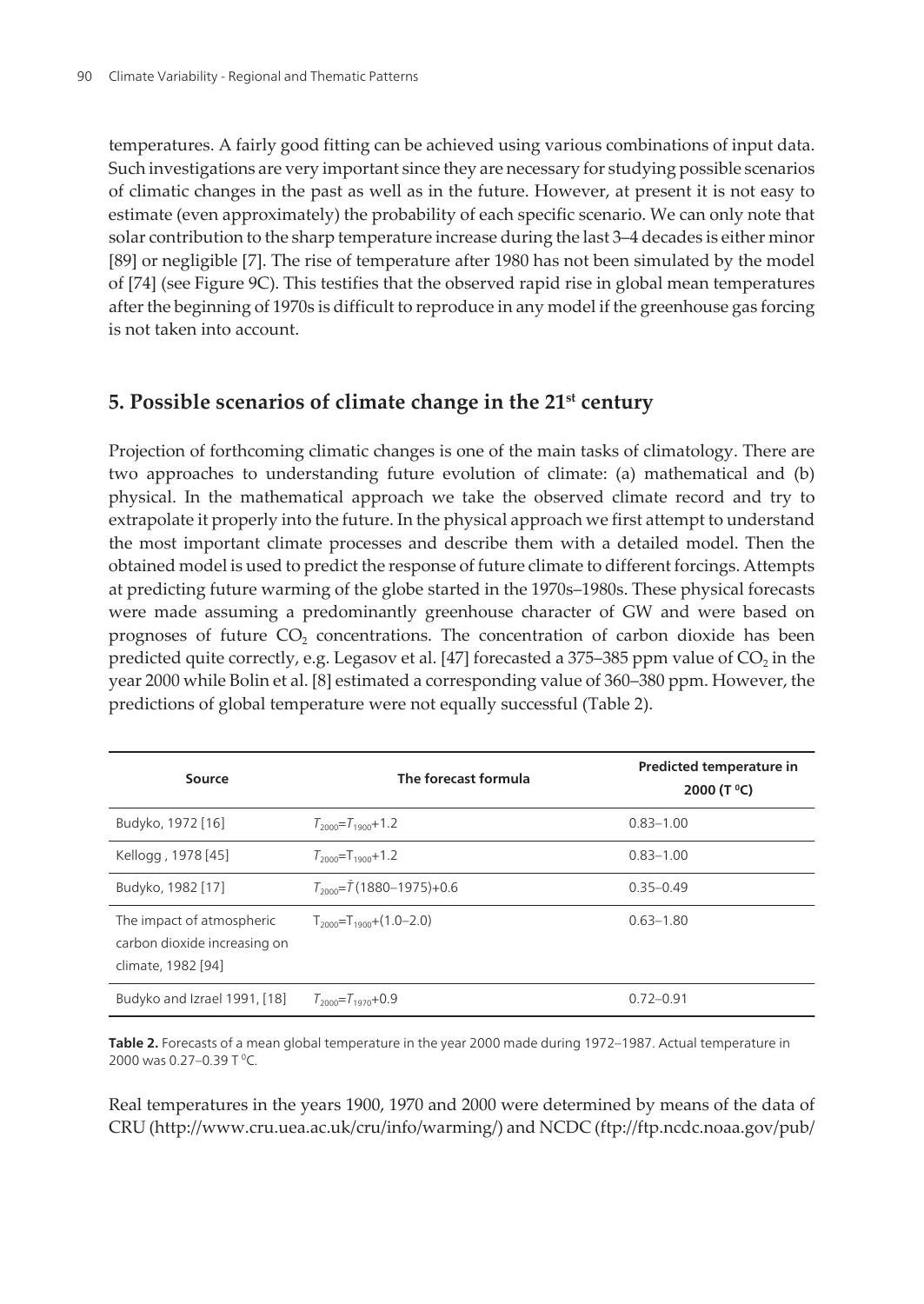data/ anomalies/monthly.land\_ocean.90S.90N.df\_1901-2000mean.dat). The majority of the predictions (Table 1) clearly overestimated the warming at the end of the 20<sup>th</sup> century, since the real instrumental temperature in 2000 reached 0.27 (CRU) and 0.39 (NCDC). This is also true for the detailed prognosis made by a group headed by Hansen et al. [\[35](#page-23-0)]. These researchers considered three possible scenarios based on rising concentrations of greenhouse gases (CO $_{\nu}$  $CH_{4}$ , N<sub>2</sub>O, CFC<sub>11</sub>, CFC<sub>12</sub>) till 2020. Scenario A assumes continued exponential increase in greenhouse gases, scenario B assumes a reduced linear growth and scenario C assumes a rapid reduction of emissions such that the net climate forcing ceases to increase after the year 2000 (see Fig. 10A). Hansen et al. [\[35](#page-23-0)] have calculated respective variations in global temperature for these scenarios (Figure 10B). Even the minimum scenario of [\[35](#page-23-0)] considerably (up to  $0.1^{\circ}$ C) overestimates the value of the actual measured temperature during 2005–2010. Naturally our knowledge on a climatic system has appreciably increased since the end of the 1980s. Nevertheless, the evident failure of the early GW predictions seems rather indicative. It proves that more or less reliable prediction of the future climate evolution is a very complicated task. Insufficient knowledge about possible and potential forcing factors deteriorates the reliability of climatic modeling and, hence, reduces opportunities of the physical methods of forecast. In addition, discrepant knowledge about the history of climate prevents us from more or less reliable extrapolation of temperature into the future. Consequently these shortcomings limit the applicability of the mathematical methods. As a conclusion based on the available climatic and paleoclimatic data two possible scenarios of the global temperature change in the  $21<sup>st</sup>$  century are considered. These scenarios in turn are based on extreme scenarios of the climate evolution during the last 100 years.

- **a.** GW is unique and unprecedented. It is connected mainly with an extra global-scale forcing factor, which did not operate in the past. It is clear that anthropogenic greenhouse effect is the main additional contributor and the temperature history of last 1000 years, which is compatible with the IHS reconstructions. Global warming appears almost entirely as a result of industrial activity of mankind, and the past of the climatic system does not play appreciable part (neglecting the natural factors). These projections, which are based on various assumptions on the future evolution of industrial emissions of greenhouse gases, result in temperature rise of the 21<sup>st</sup> century between 1.8–4.0<sup>o</sup>C [[42\]](#page-24-0).
- **b.** GW is not unique in a historical context and it is mainly the result of natural (terrestrial, solar, cosmophysical) climatic cycles while contribution of greenhouse effect is of minor importance. In that case the temperature history of the last 1000 years is compatible with MV and MCV reconstructions. Climate in the 20<sup>th</sup> century was driven by the same dynamic system as during the entire last millennium (neglecting the greenhouse effect). This in turn means that the present state of climate is a natural result of its past, and the paleoclimatic data (MV and MCV proxies) could be used as a source of information for forecasts. For this purpose we interpolated the paleorecords NHL and NHMb by decades, and made a prognosis of mean decadal temperature over the first part of the  $21<sup>st</sup>$  century by means of a nonlinear forecast technique. The nonlinear prediction was made using the method of analogs, which is based on the reconstruction of the trajectory of the predicted series dynamic system in a pseudo-phase space and is a modification of the method used in [[90\]](#page-27-0).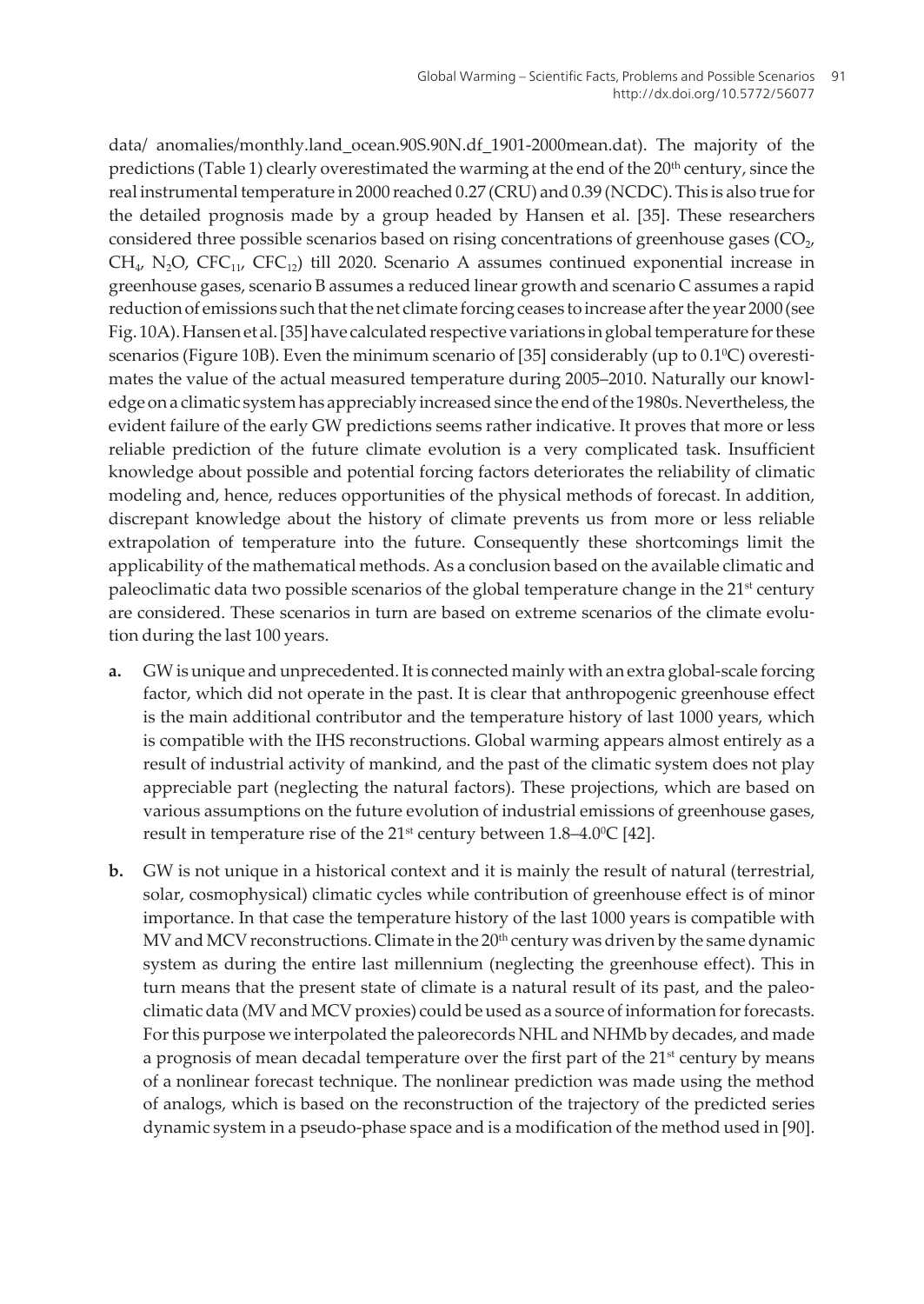<span id="page-17-0"></span>

**Figure 10.** A – Concentration of  $CO_2$  in the Earth's atmosphere: black thick line – experimental measurement at Mauna-Loa (www.esrl.noaa.gov/gmd/ccgg/trends/), dotted line – scenario A by Hansen et al. [[35\]](#page-23-0), gray line – scenar‐ io B [\[35](#page-23-0)], black thin line – scenario C [[28\]](#page-23-0). B – Global surface temperature computed for scenarios A, B, and C, compared with observational data: black thick line – instrumental measurement (ftp://ftp.ncdc.noaa.gov/pub/data/ anomalies/monthly.land\_ocean.90S.90N.df\_1901-2000mean.dat), other lines – corresponding scenarios [\[35](#page-23-0)].



Figure 11. Forecasts of future Northern Hemisphere temperatures. A - Prediction based on reconstruction by Loehle [[51\]](#page-25-0). B – Prediction based on the reconstruction by Moberg et al. [\[67](#page-26-0)]. Both proxy series were extrapolated till 2010 by means of the instrumental temperature data. The original data, averaged by 13 years and interpolated by decades, are shown with dotted lines. Predicted values are shown with thick black lines. This prediction was made using the embedding dimension  $d = 3$  and seven nearest neighbors.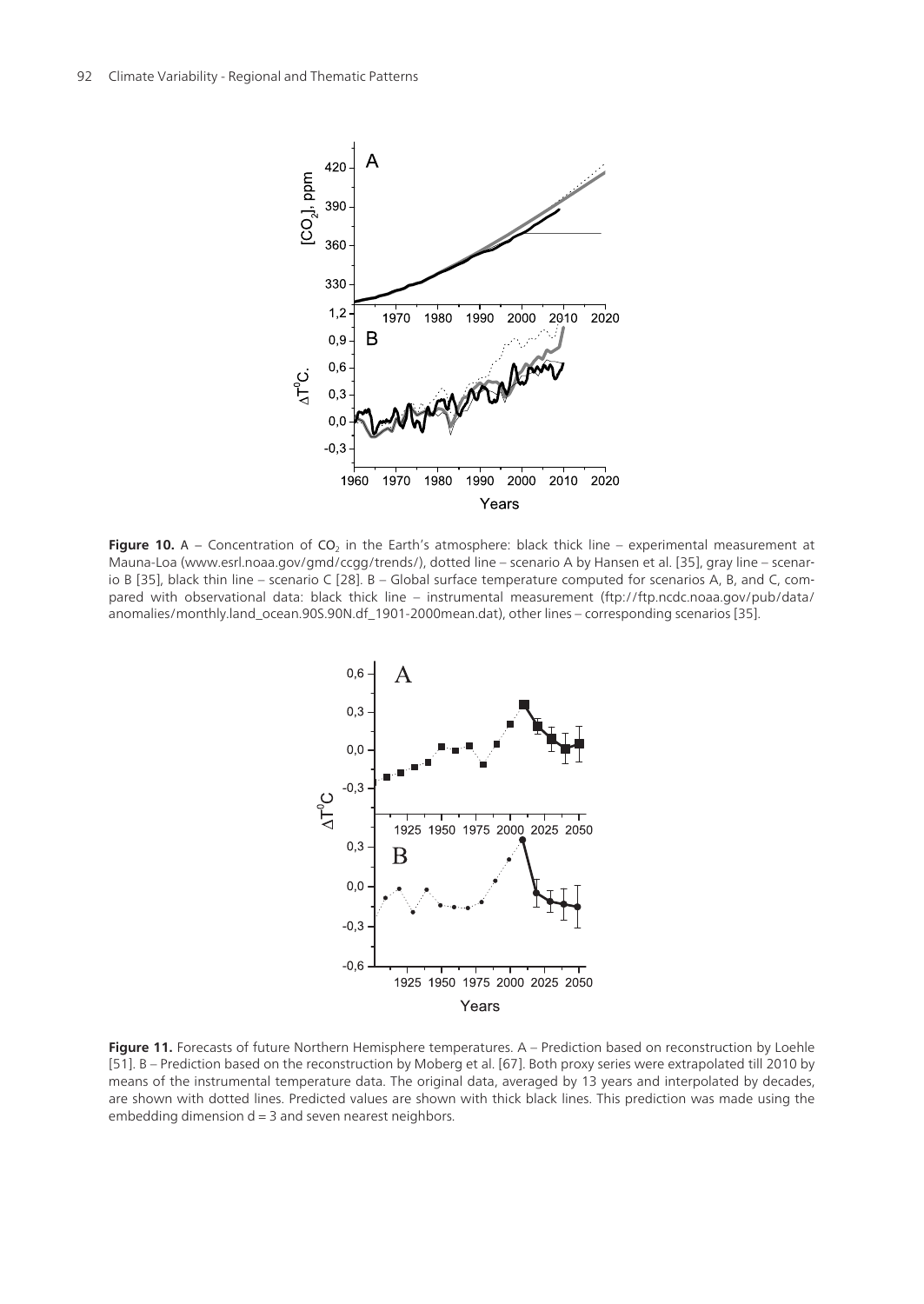If the warming of the last 100 years is a result of natural climatic variability, i.e. the climate of past century is governed by the same dynamic system as the previous one to two millennia, the mean temperature of the Northern Hemisphere in the first part of the  $21<sup>st</sup>$  century will unlikely be higher than the modern value [Figure 11.](#page-17-0) Ogurtsov and Lindholm [[72\]](#page-26-0) forecasted the same.

If the GW is a result of a variety of different processes of both natural and anthropogenic origin, neither of which could be neglected (greenhouse gas emission, solar activity change, natural climatic variation, regional and local anthropogenic impact), the situation is most complicated. In that case it is challenging to make even a qualitative estimation of changes of a global climate through current century because of the significant uncertainty in our knowledge on the relative contributions of the specified factors.

## **6. Conclusion and prospects for further research**

The analysis of the available information on the temperature of the Earth, including both instrumental temperature measurements and proxy paleodata, leads to the conclusion that the  $20<sup>th</sup>$  century was warm, i.e. the average temperature of the Earth through AD 1900–2000 was undoubtedly higher than the average temperature through AD 1000–2000. The forcing factors, which presumably cause the global warming are: (a) anthropogenic changes in the atmospheric concentration of greenhouse gases and aerosols, (b) changes in solar activity, (c) internal oscillations in the climatic system, (d) changes in volcanic activity, and (e) anthropogenic changes in land surface properties. Greenhouse forcing is often reported as the major contrib‐ utor to GW. Climatic modeling gives evidence in favor of this assumption, since it is very hard to simulate abrupt rise of temperature starting in 1970s, if greenhouse gas influence is neglected. Nevertheless greenhouse skeptics propose a few ideas to explain the phenomenon. Pokrovski [[82\]](#page-27-0) suggests that the sharp recent warming is mainly a result of a strong 60–70 years natural temperature cycle connected with the circulation of oceanic water. The hypothesis sounds plausible but it should be noted that the interval of instrumental measurement is not long enough to establish both the phase and amplitude of this cycle accurately. Analyses of paleodata confirms the presence of the century-scale cyclicity in Northern Hemisphere temperature [[73\]](#page-26-0) but its peak-to-trough amplitude unlikely exceeds  $0.3\,^{\circ}\text{C}$  and the second part of  $20<sup>th</sup>$  century seems to be a decline phase of this variation (see [Fig.4](#page-7-0) of [\[73](#page-26-0)]). Another idea was considered by Bashkirtsev and Mashnich [\[4\]](#page-21-0) who suggest taking into consideration the globally averaged satellite cloud observations made in the framework of ISCCP. Bashkirtsev and Mashnich [[4](#page-21-0)] propose that the change in the Earth's albedo, caused by downward trend in multi-decadal record of cloudiness, is sufficient to provide the observed temperature variations at the end of the 20<sup>th</sup> century. Their oversimplified estimation showed that a decrease in a global cloud area during 1987–2000, which usually is not considered by climatic models, could cause increase in background solar radiation flux up to  $10 \text{ W m}^{-2}$ . Moreover, Palle et al. [[80, 81](#page-27-0)] claimed that a change in the Earth's reflectance, tightly related to the cloudiness, has resulted in appreciable increase in solar radiation incident at the Earth's surface at the end of the  $20<sup>th</sup>$  century. The phenomenon is often called a global brightening. The more detailed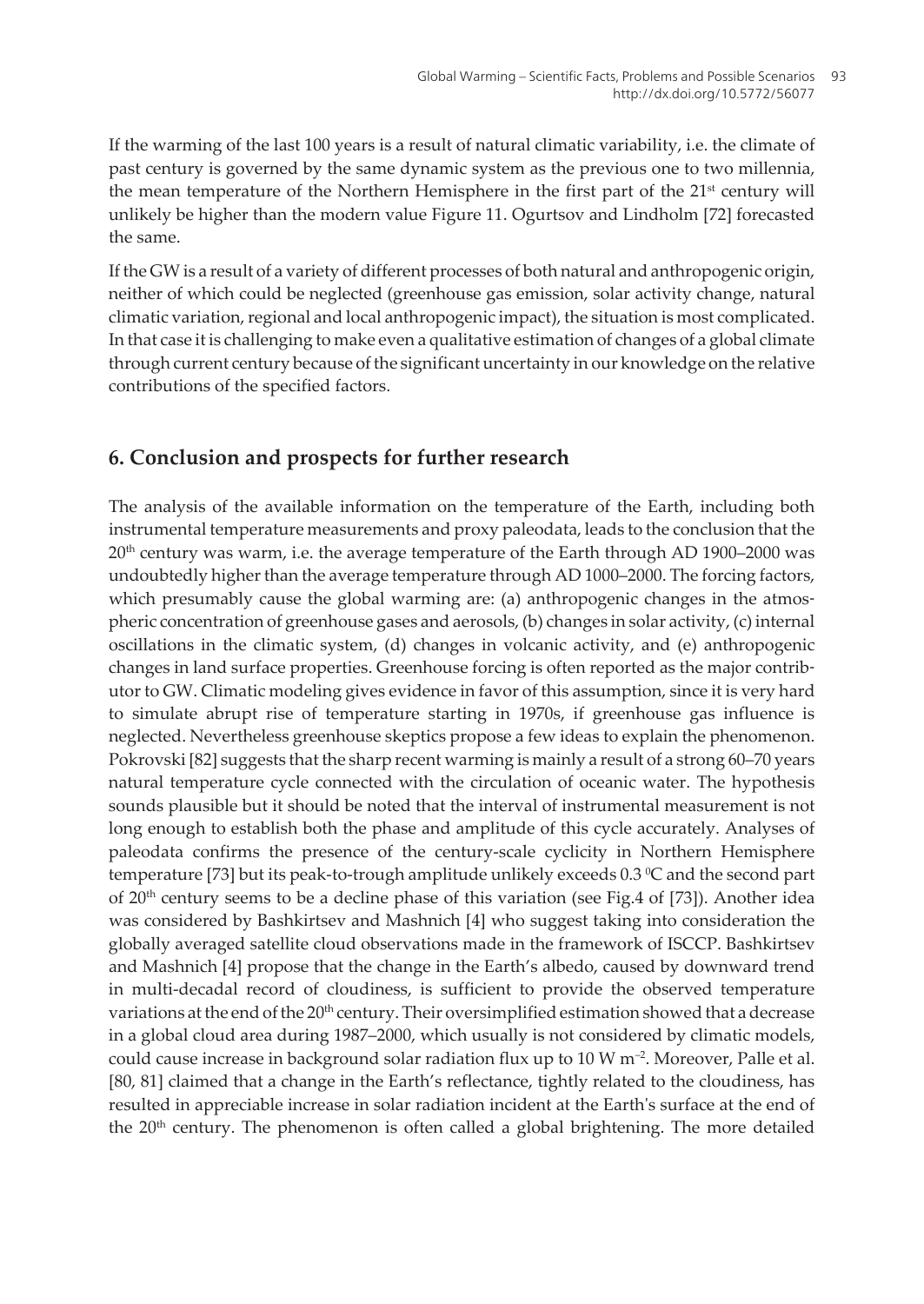estimations of [\[81](#page-27-0)], based on both the data of satellite and ground-based astronomical and actinometrical observations, show that the respective radiative forcing reaches 2–7 W  $\times$  m<sup>-2</sup> during 1985–2000. Calculations of [[78\]](#page-27-0) show that despite a short period of action this forcing factor should result in a corresponding very sharp rise of a global temperature. It should be noted, however, that the quality of the ISCCP cloud data is doubtful [[25\]](#page-23-0) and particularly longterm trends of cloudiness, established by means of satellite measurement, are highly disputable [[32\]](#page-23-0). That is why the question about changes in the Earth' albedo during the last decades is still open.

The possible failure of the models to predict the troposphere warming, particularly in the tropics, seems to be the most serious challenge to greenhouse theory now. Disagreement between model prediction and observational data is repeatedly used by greenhouse skeptics as evidence about the poor quality of climate models. Discussions created by this controversy are often beyond purely scientific debates and concern some philosophical issues, e.g.: if model prediction disagrees with the experimental results, which one is most likely wrong – model or experiment [\[50](#page-24-0)]? Solutions to the problems concern the tropical troposphere warming, which thus is a crucial point for understanding the origin of the GW.

Paleoclimatic data unlikely improve our understanding of the  $\rm CO_2$ -temperature change relationship appreciably. Indeed, research of Antarctic ice-core paleorecords, covering the last 9–420 kA, reveal a pattern of strong temperature and  $\mathrm{CO}_2$  rises at roughly 100 000-year intervals. But during these great temperature transitions the  $\mathrm{CO}_2$  rise has almost always come 400–5000 years after (not before) the temperature increase [\[20](#page-22-0), [69\]](#page-26-0). This link most likely appears as warmer temperatures have facilitated release of the gas from oceans. Therefore ice-core paleodata give evidence that temperature controls concentration of carbon dioxide in the atmosphere and not vice versa. Greenhouse warming supporters do not deny this conclusion but emphasize that this cause-effect relationship took place in the past while in the case of a contemporary warming, the external climate forcing by anthropogenic  $CO_2$  emissions leads climate variations. Thus the application of the  $CO_2$ -climate relation deduced from the past on a recent global warming is not fully substantiated [[33\]](#page-23-0). Moreover a study by Shakun et al. [[86\]](#page-27-0), who examined 80 proxy records from around the globe 20–10 kyr ago (the last glacialinterglacial transition), showed that the temperature rise happened first in the Southern Hemisphere, while in the Northern Hemisphere the CO $_2$  increase was first. Shakun et al. [\[86](#page-27-0)] arrived at conclusion that about 90% of the global warming occurred after the  $\mathrm{CO}_2$  increase.

Based on the totality of the available paleodata we can infer that global temperature during the last 2–3 decades was:

- **a.** certainly highest over the last 500 years.
- **b.** probably highest over the last 1000 years. However, it is not possible to conclude reliably that the last 20–30 years was the warmest period of the entire millennium, because the existing reconstructions of temperature during the last 600–1000 years depict different and even discrepant patterns. This disagreement can hardly be explained by uncertainties inherent to the proxies. It should also be noted that neither of the temperature histories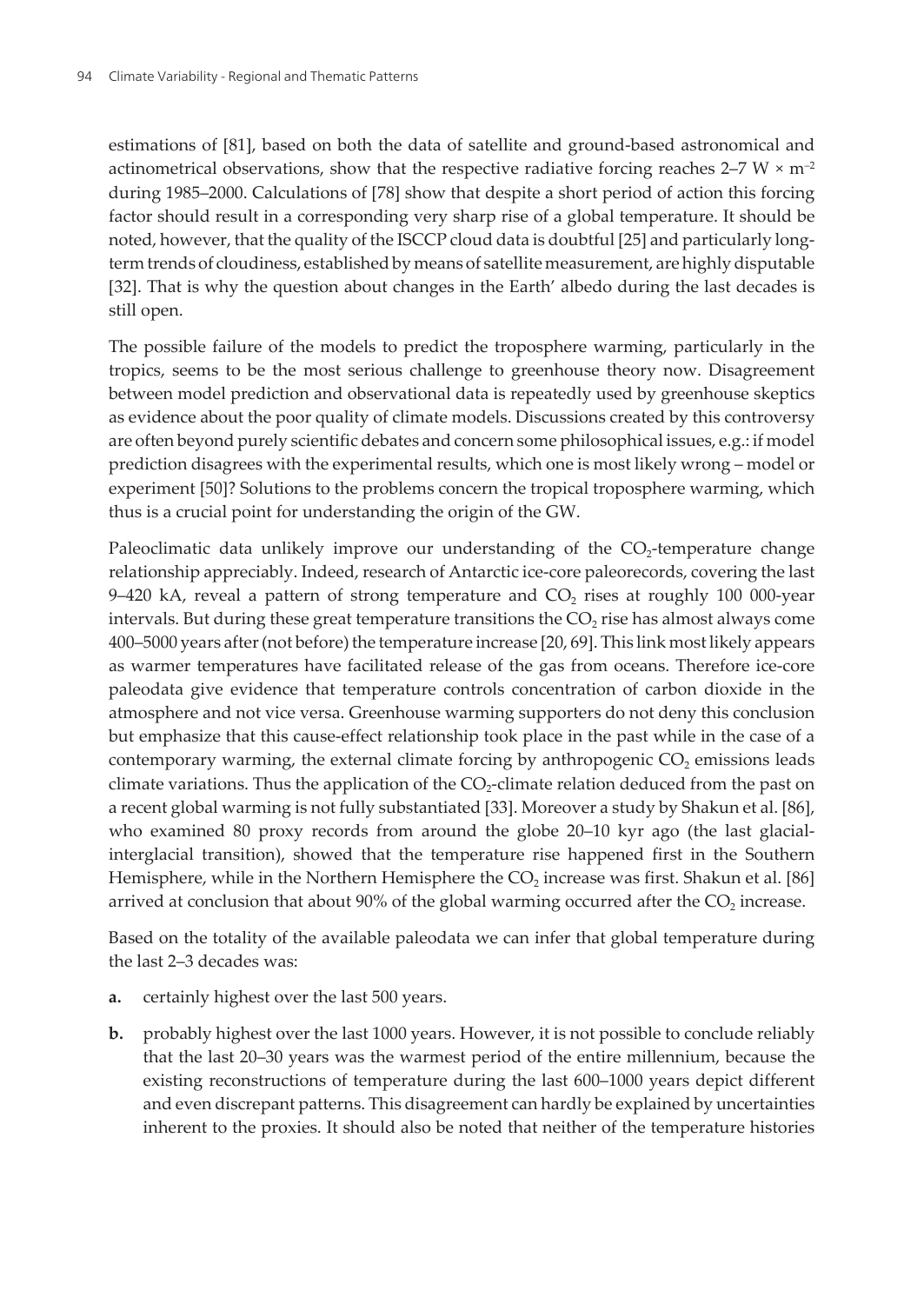based on the paleodata can be considered satisfactorily precise and reliable, due to e.g. the insufficient coverage of the Earth's surface by individual paleorecords.

Moreover, it is difficult to estimate the contribution of any individual factors potentially responsible for the GW – industrial emission of greenhouse gases, varying activity of the Sun, regional anthropogenic impact and natural climatic cycles – due to insufficient knowledge of the corresponding radiative forcings and climate sensitivity. Actually, the estimation of total net anthropogenic forcing since 1750, made by IPCC [[42\]](#page-24-0), gives a value 0.6–2.4 W×m–2. Our estimation of direct solar forcing, caused by change in luminosity since the beginning of the 19<sup>th</sup> century, gives a value  $0.26-0.88$  W $\times$ m<sup>-2</sup>. If we use the assessment of climate sensitivity [\[42](#page-24-0)]  $\lambda_{\rm c}$  = 0.53–1.23  $\rm {}^0\!K$ ×W<sup>-1</sup>×m<sup>2</sup> we obtain a corresponding warming by 0.32–2.95°C due to anthropogenic factor and by 0.14–1.08<sup>0</sup>C due to change in TSI. The difference between the lower and upper limits reaches almost an order of magnitude. In addition, there are other studies indicating that the Sun can affect terrestrial climate indirectly, e.g.: (a) via a connection between the cloud cover and galactic cosmic ray intensity [\[58](#page-25-0), [59\]](#page-25-0) and (b) via a connection between the galactic and solar cosmic ray intensity and aerosol content [[75\]](#page-26-0). However, these hypotheses have not been reliably proven and thus it is impossible to obtain quantitative estimation of corresponding forcings.

Temperature reconstructions of MV and MCV types show that natural cycles of longer scale with larger amplitudes can also be an important factor of the GW. But it is very difficult to determine the actual role of internal variability of the climatic system in the GW because of disagreement between different proxies and their limited precision and reliability.

Summarizing all stated above, we can conclude that the origin of the rise of global temperature should be considered as not well known due to a lack of adequate knowledge about many of the factors that may be responsible for this phenomenon. Consequently, it is very difficult to predict the climatic change in the 21<sup>st</sup> century even nearly precisely. The available information allows only specifying two possible scenarios of the evolution of global temperature during this century:

- **a.** If global warming is almost entirely a result of industrial greenhouse effect the average temperature of the globe in the  $21<sup>st</sup>$  century will continue to increase significantly, in agreement with the projections of IPCC.
- **b.** If global warming is only slightly connected with the anthropogenic activity and is primarily a result of natural climatic variability (a less probable scenario), then the average temperature of the Northern Hemisphere will not increase at least during the first half of the 21<sup>st</sup> century.

Undoubtedly many other climatic scenarios are possible as well. However, it seems unlikely that the problem of the origin of the modern increase of global temperature will be solved before we reach the years in the middle of the current century. Substantial improvement of both climate modeling and experimental monitoring of the current state of the atmosphere is of great importance to establish origin and character of the GW definitely. Further progress in paleoclimatology can also help to solve the problem.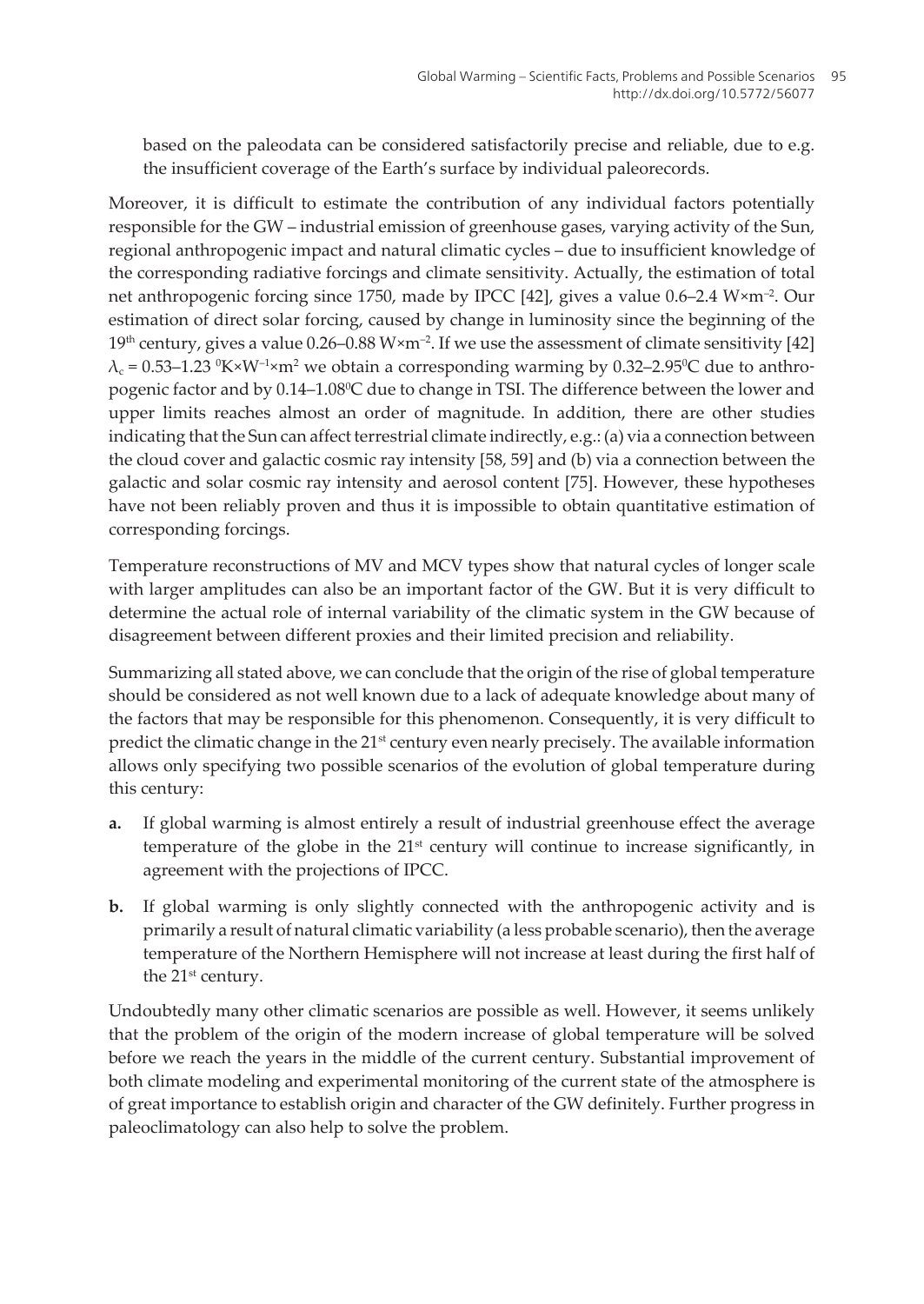## <span id="page-21-0"></span>**Acknowledgements**

M. G. Ogurtsov expresses his thanks to the exchange program between the Russian and Finnish Academies (project No. 16), to the program of the Presidium of RAS No 22, and to RFBR grants 10-05-00129, 11-02-00755 for financial support. R. Jalkanen and M. Lindholm acknowledge The Finnish Academy (grant SA 138 937). Authors are thankful to the Editor for the constructive comments which greatly helped to improve the chapter.

# **Author details**

M.G. Ogurtsov $^{\scriptscriptstyle 1*}$ , M. Lindholm $^{\scriptscriptstyle 2}$  and R. Jalkanen $^{\scriptscriptstyle 2}$ 

\*Address all correspondence to: maxim.ogurtsov@mail.ioffe.ru

1 Ioffe PhTI, St. Petersburg, Russia, Central Astronomical Observatory at Pulkovo, S. Peters‐ burg, Russia

2 Finnish Forest Research Institute, Rovaniemi, Finland

### **References**

- [1] Andronova NG, Rozanov EV, Yang F, Schlesinger ME, Stenchikov G L. Radiative Forcing by Volcanic Aerosols from 1850 to 1994. Journal of Geophysical Research 1999;104 16 807–16 821.
- [2] Andronova NG, Schlesinger ME. Causes of Global Temperature changes during the 19<sup>th</sup> and 20<sup>th</sup> centuries. Geophysical Research Letters 2000; 27(14) 2137-2140.
- [3] Barnett TP, Santer BD, Jones PD. Estimates of Low Frequency Natural Variability in Near-Surface Air Temperature. The Holocene1996;6.3 225-263.
- [4] Bashkirtsev VS, Mashnich GP. The Sun and the Earth's climate. In: Proceedings of the Russian annual conference on the solar physics: Astronomy year: solar and solarterrestrial physics: St.Petersburg; 2009, p55-58 (in Russian).
- [5] Basurah HM. Nile Flooding fluctuations and its possible connection to the long solar variability. Journal of the Association of Arab Universities for Basic and Applied Sciences 2005;1 1-7
- [6] Beltrami H. Climate from Borehole Data: Energy Fluxes and Temperatures Since 1500. Geophysical Research Letters 2002;29(23) 2111, doi:10.1029/2002GL015702.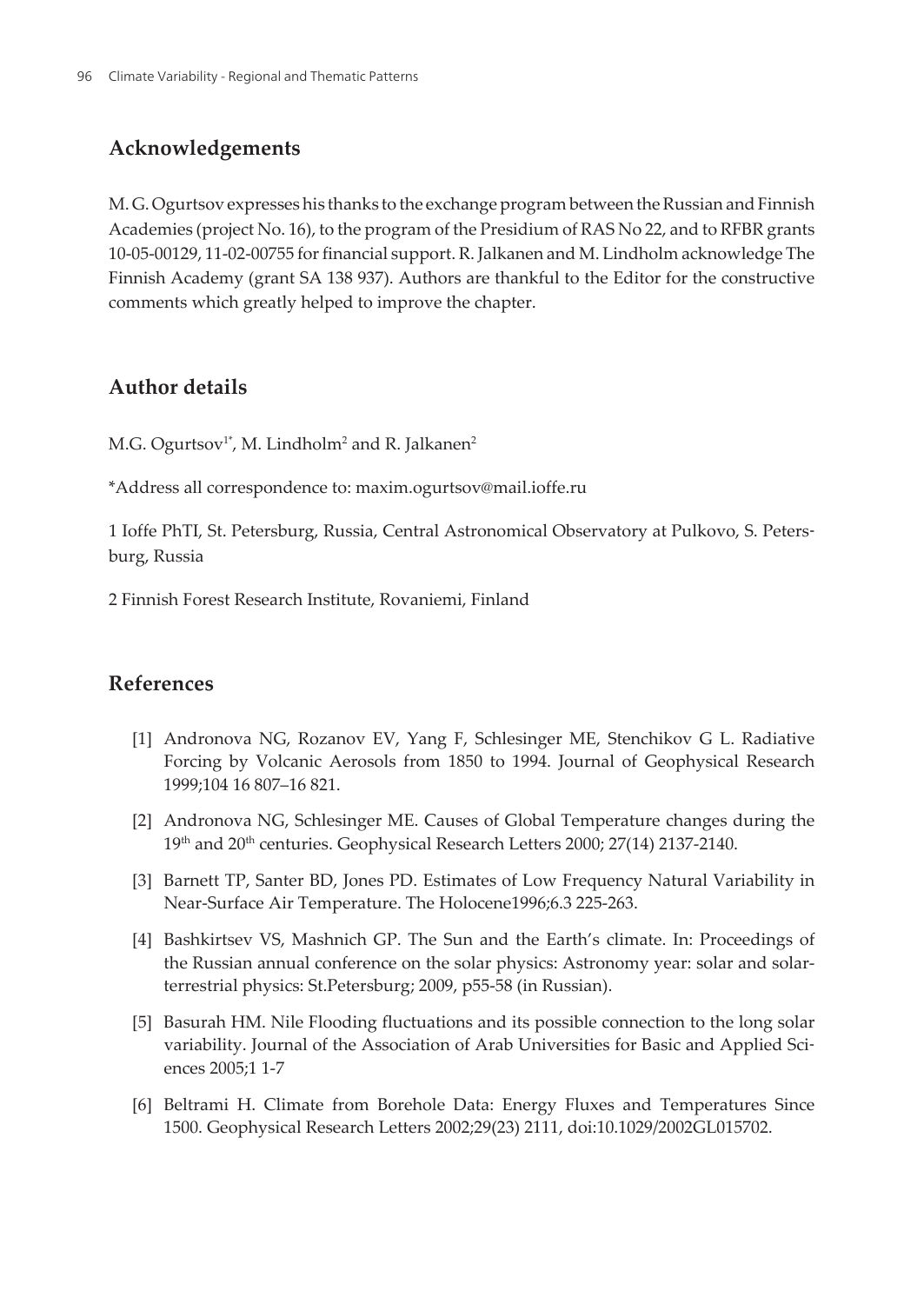- <span id="page-22-0"></span>[7] Benestad R E, Schmidt GA. Solar Trends and Global Warming. Journal of Geophysical Research 2009; 114, D14101, doi:10.1029/2008JD011639
- [8] Bolin B, Doos BR, Jager J, Warrick RA. The Greenhouse Effect, Climate Change and Ecosystems. SCOPE 1986; 29. John Wiley & Sons, New York.
- [9] Briffa K, Schweingruber F, Jones P, Osborn T. Reduced Sensitivity of Recent Tree Growth to Temperature at High Northern Latitudes. Nature 1998a;391 678-682.
- [10] Briffa K, Schweingruber F, Jones P, Osborn T, Harris I, Shiyatov S, Vaganov A, Grudd H. Trees Tell of Past Climates: But are They Speaking Less Clearly Today? Philosophical Transactions of the Royal Society B 1998b;353 65-73.
- [11] Briffa KR. Annual Climate Variability in the Holocene: Interpreting the Message of Ancient Trees. Quaternary Science Reviews 2000;19 87-105.
- [12] Briffa KR, Osborn TJ, Schweingruber FH, Harris IC, Jones PD, Shiyatov SG, Vaganov EA. Low frequency temperature variations from a northern tree-ring density net‐ work. Journal of Geophysical Research 2001;106 2929–2941.
- [13] Briffa KR, Osborn TJ. Blowing Hot and Cold. Science 2002;295 2227-2228.
- [14] Brohan P, Kennedy JJ, Haris I, Tett SFB, Jones PD. Uncertainty Estimates in Regional and Global Observed Temperature Changes: a New Dataset From 1850. Journal of Geophysical Research 2006;111 D12106, doi:10.1029/2005JD006548,
- [15] Budyko MI. The Effect of Solar Radiation Variations on the Climate of the Earth. Tel‐ lus 1969;21(5) 611-619.
- [16] Budyko MI. Man's Influence on Climate. Leningrad: Gidrometeoizdat; 1972 (in Rus‐ sian).
- [17] Budyko MI. The Earth's climate: past and future. Academy Press: New York; 1982.
- [18] Budyko MI, Izrael YA. Anthropogenic Climate Change. University of Arizona Press: Tucson; 1991.
- [19] Bürger G. Clustering climate reconstructions. Climate of the Past Discussions 2010;6 659-679.
- [20] Caillon N, Severinghaus JP, Jouzel J, Barnola, J-M, Kang J, Lipenkov VY. Timing of Atmospheric  $\mathrm{CO}_2$  and Antarctic Temperature Changes Across Termination III. Science 2003;299 (5613) 1728-1731.
- [21] Christy JR, Norris WB What may we conclude about global tropospheric tempera‐ ture trends? Geophysical Research Letters 2004;31 L06621, doi:10.1029/ 2003GL019361.
- [22] Christy JR, Spencer RW, Mears CA, Wentz F. Correcting Temperature Data Sets. Science 2005;310(5750) 972-973.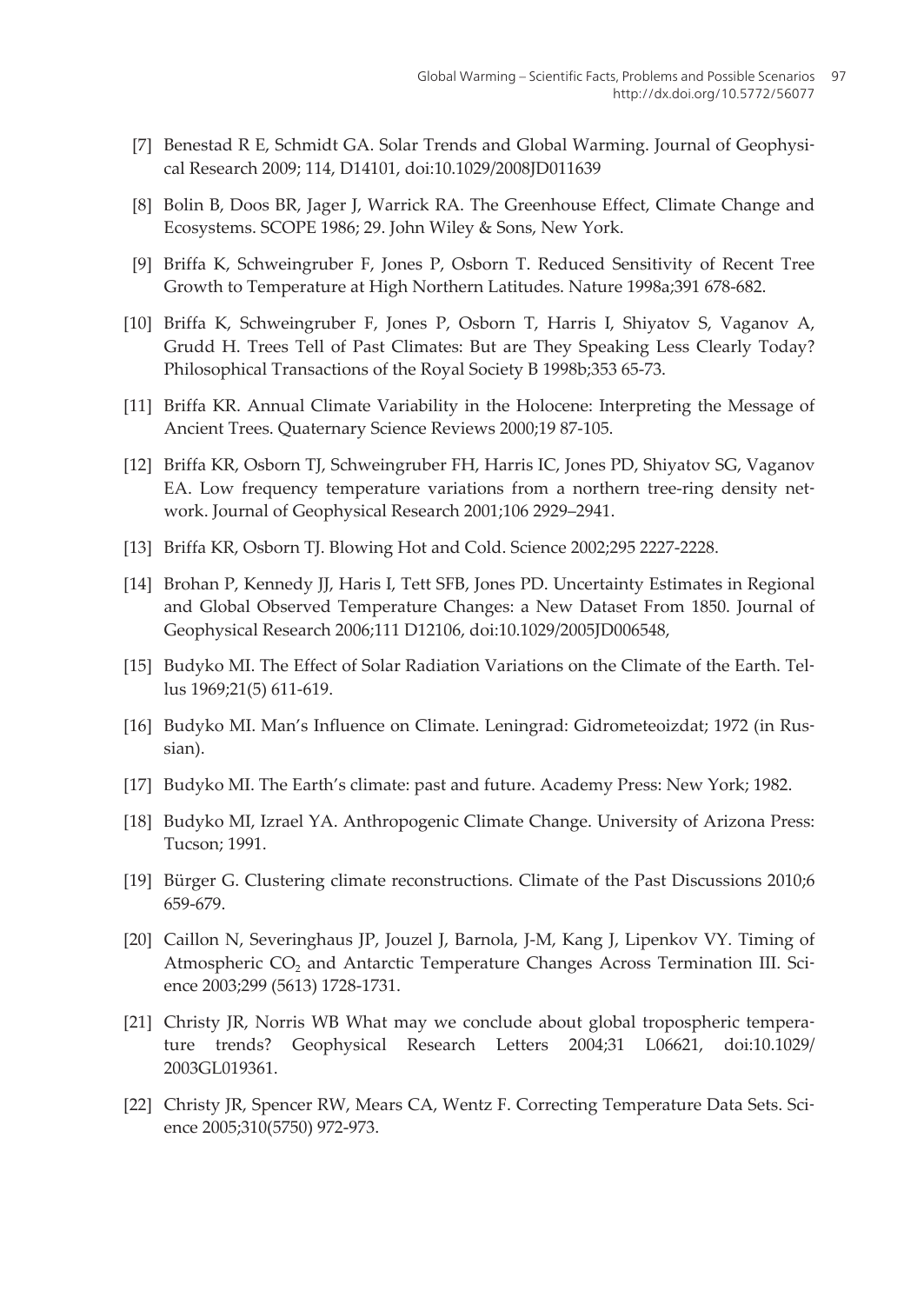- <span id="page-23-0"></span>[23] Cook ER, Kairiukstis LA Methods of Dendrochronology: Applications in the Environmental Sciences. Kluwer Academic Publishers: Dordrecht; 1989.
- [24] Crowley TJ, Lowery TS. How Warm Was the Medieval Warm Period? Ambio 2000;29 51-54.
- [25] Dai A, Karl TR, Sun B, Trenberth KE. Recent Trends in Cloudiness over the United States. A tale of monitoring inadequacies. Bulletin of American Meteorological Society 2006; 597-606, DOI:10.1175/BAMS-87-5-597
- [26] D'Arrigo R, Wilson R, Liepert B, Cherubini P. On the 'Divergence Problem' in Northern Forests: A Review of The Tree-Ring Evidence and Possible Causes. Global and Planetary Change 2008;60 289–305.
- [27] Dean JS, Meko DM, Swetman TW Tree Rings, Environment and Humanity. Radio‐ carbon. Tuscon: University of Arizona press; 1996.
- [28] Douglass DH, Christy JR, Pearson BD, Singer SF. A Comparison of Tropical Temper‐ ature Trends With Model Predictions. International Journal of Climatology 2008;28 1693–1701.
- [29] Erlykin AD, Wolfendale AW. Cosmic Ray Effects on Cloud Cover and Their Rele‐ vance to Climate Change. Journal of Atmospheric and Solar-Terrestrial Physics 2011;73(13) 1681-1686.
- [30] Esper J, Cook ER, Schweingruber F.H. Low-Frequency Signals in Long Tree-ring Chronologies for Reconstructing Past Temperature Variability. Science 2002;295(5563) 2250-2253.
- [31] Esper J, Frank D. Divergence Pitfalls in Tree-Ring Research. Climatic Change 2009;94 261–266.
- [32] Evan AT, Heidinger AK, Vimont DJ. Arguments Against a Physical Long-Term Trend in Global ISCCP Cloud Amounts. Geophysical Research Letters 2007:34, L04701, doi:10.1029/2006GL028083.
- [33] Fischer H, Wahlen M, Smith J, Mastroianni D, Deck B. Ice Core Records of Atmospheric CO<sup>2</sup> Around the Last Three Glacial Terminations. Science 1999;283 (5408) 1712-1714.
- [34] Fritts H. Tree rings and climate. Academic Press: London; 1976.
- [35] Hansen J, Fung I, Lacis A, Rind D, Lebedeff S, Ruedy R, Russell G, Stone P. Global Climate Changes as Forecast by Goddard Institute for Space Studies Three-Dimen‐ sional Model. Journal of Geophysical Research 1988;93(D8) 9341-9364.
- [36] Fu Q, Manabe S, Johanson CM., On the Warming in the Tropical Upper Troposphere: Models Versus Observations. Geophysical Research Letters 2011;38 L15704, doi: 10.1029/2011GL048101.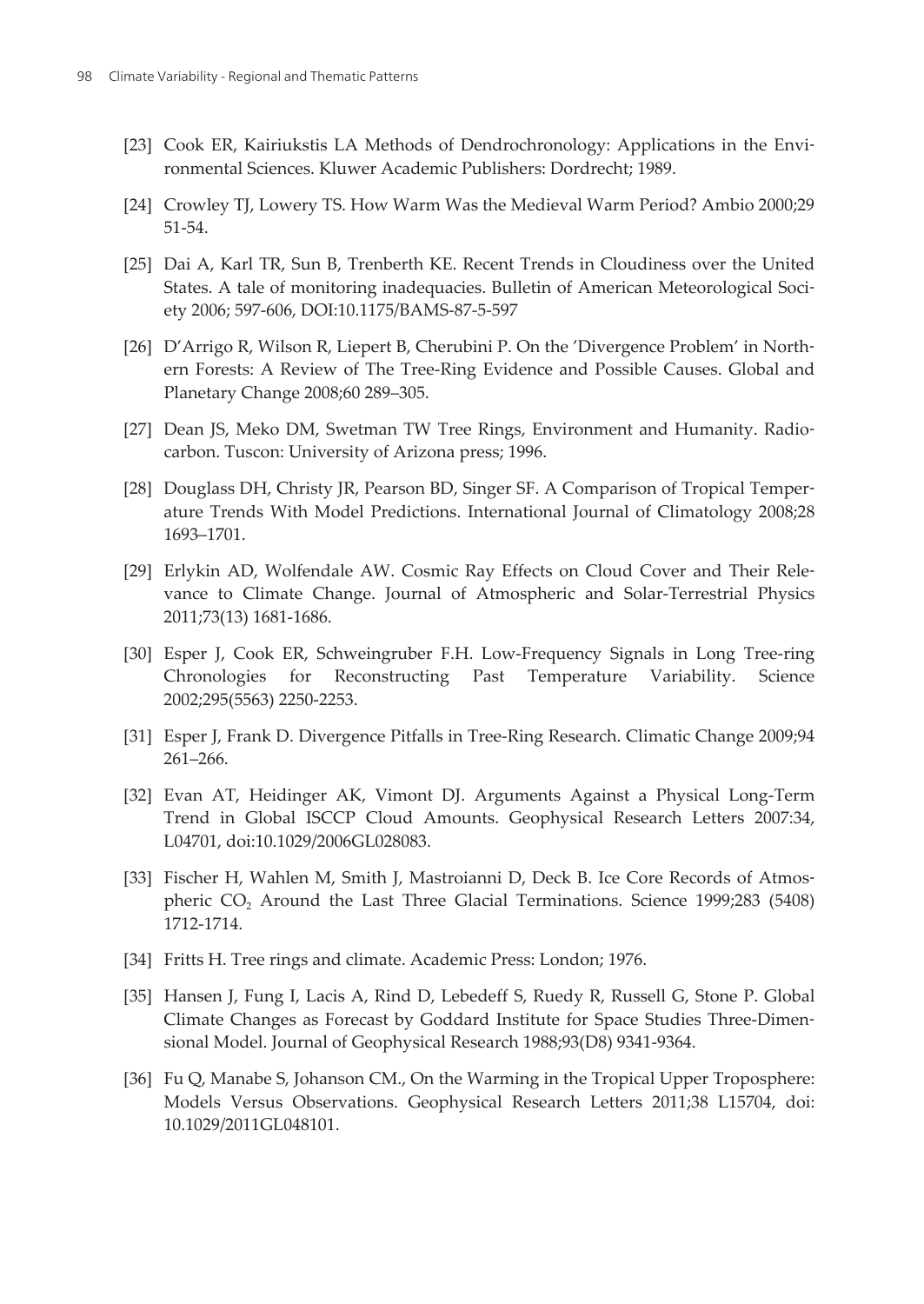- <span id="page-24-0"></span>[37] Helama S, Timonen M, Lindholm M, MeriläInen J, Eronen M. Extracting Long-Period Climate Fluctuations from Tree-Ring Chronologies Over Timescales of Centuries to Millennia. International Journal of Climatology 2005;25 1767-1779.
- [38] Heymann M. The Evolution of Climate Ideas and Knowledge. WIREs Climate Change 2010;1 581–597.
- [39] Hoyt DV, Schatten KH. A discussion on plausible solar irradiance variations, 1700-1992. Journal of Geophysical Research 1993:98(A11) 18895-18906.
- [40] Huang SP, Pollack HN, Shen PY. Late Quaternary Climate Reconstruction Based on Borehole Heat Flux Data, Borehole Temperature Data and the Instrumental Record. Geophysical Research Letters 2008;(35) L13703.
- [41] Huybers P. Comment on ''Hockey Sticks, Principal Components, and Spurious Sig‐ nificance'' by S. McIntyre and R. McKitrick. Geophysical Research Letters 2005;32 L20705, doi:10.1029/2005GL023395.
- [42] IPCC. WG1 Fourth Assessment Report: Climate Change 2007: The Physical Science Basis: Summary for Policymakers. Paris; 2007.
- [43] Jones PD, Briffa KR, Barnett TP, Tett SFB. High-Resolution Palaeoclimatic Records for the Last Millennium: Interpretation, Integration and Comparison with General Circulation Model Control-Run Temperatures. The Holocene 1998;8.4 455-471.
- [44] Jones PD, Parker DE, Osborn TJ, Briffa KR.. Global and hemispheric temperature anomalies – land and marine records. In Trends: A compendium of data on global change. Carbon dioxide information analysis center, Oak Ridge National Laboratory, US Department of Energy: Oak Ridge, Tennessee, USA; 2001
- [45] Kellogg W. Review of mankind's impact on global climate. In: Multidisciplinary research related to the atmospheric sciences: Boulder; 1978, p64-81
- [46] Knutti R, Allen MR., Friedlingstein P, Gregory JM, Hegerl GC, Meehl GA, Meinshau‐ sen M, Murphy JM, Plattner G-K, Raper SCB, Stocker TF, Stott PA, Teng H, Wigley TML. A Review of Uncertainties in Global Temperature Projections over the Twenty-First Century. Journal of Climate 2008;(21) 2651-2663.
- [47] Legasov VA; Kuzmin II, Chernoplekov AN. Izvestiya AN SSSR, Atmospheric and Oceanic Physics 1984;20(11) 1089-1106 (in Russian).
- [48] Lindzen RS, Giannitsis C. On the Climatic Implications of Volcanic Cooling. Journal of Geophysical Research 1998;103(D6) 5929-5941.
- [49] Lindzen P. http://phys.org/news/2012-07-climate-flawed-speaker-sandia.html; 2012
- [50] Lloyd EA. The Role of 'Complex' Empiricism in the Debates About Satellite Data and Climate Models. Studies in History and Philosophy of Science 2012;43 390–401.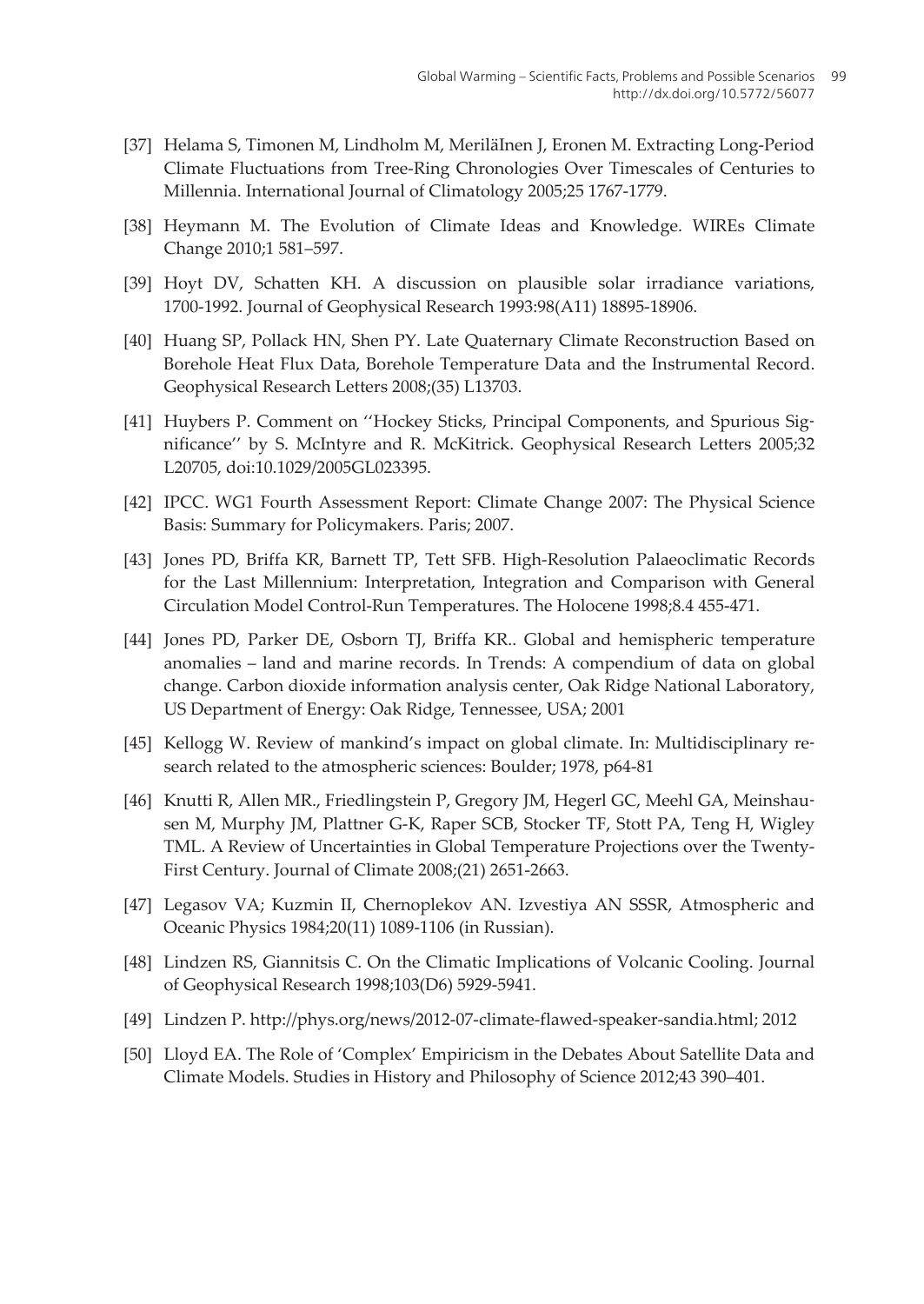- <span id="page-25-0"></span>[51] Loehle CA 2000-year global temperature reconstruction based on non-treering prox‐ ies. Energy and Environment 2007;18(7-8) 1049-1058.
- [52] Loehle C. A Mathematical Analysis of the Divergence Problem in Dendroclimatology. Climatic Change 2009;94 233–245.
- [53] Manabe S, Wetherland RT Thermal Equilibrium of the Atmosphere with a Given Distribution of Relative Humidity. Journal of the Atmospheric Science 1967;24(3) 241-259.
- [54] Mann ME, Bradley RS, Hughes MK. Northern Hemisphere Temperatures During the Past Millennium: Inferences, Uncertainties, and Limitations. Geophysical Research Letters 1999;26(6) 759-762.
- [55] Mann M, Hughes M. Tree Ring Chronologies and Climate Variability. Science 2002;296(5569) 848-852.
- [56] Mann ME, Bradley RS, Hughes MK. Note on Paper by McIntyre and McKitrick in: Energy and Environment, ftp://holocene.evsc.virginia.edu/pub/ mann/EandEPaper‐ Problem.pdf; 2003
- [57] Mann MN, Zhang Z, Hughes MK, Bradley RS, Miller SK, Rutherford S, Fenbiao N. Proxy-Based Reconstructions of Hemispheric and Global Surface Temperature Varia‐ tions over the Past Two Millennia. Proceedings of the National Academy of Sciences 2008;105(36) 13252-13257.
- [58] Marsh N, Svensmark H. Low Cloud Properties Influenced by Cosmic Rays. Physical Review Letters 2000,85(23) 5004-5007.
- [59] Marsh N, Svensmark H. Galactic Cosmic Ray and El Nin˜o-Southern Oscillation Trends in ISCCP-D2 Low-Cloud Properties. Journal of Geophysical Research 2003;108(D6) 4195-4199.
- [60] McCarroll D, Jalkanen R, Hicks S, Tuovinen M, Gagen M, Pawellek F, Eckstein D, Schmitt U, Autio J, Heikkinen O. Multiproxy Dendroclimatology: a Pilot Study in Northern Finland. The Holocene , 2003;13(6) 829–838.
- [61] McCarroll D, Loader N, Jalkanen R, Gagen M, Grudd H, Gunnarson B, Kirchhefer A, Kononov Y, Boettger T, Friedrich M, Linderholm H, Lindholm M, Los S, Remmele S, Yamazaki H, Young G, Zorita E. A 1200-year Multi-Proxy Record of Tree Growth and Summer Temperature at the Northern Pine Forest Limit of Europe. The Holocene 2012 (in press),
- [62] McIntyre S, McKitrick R. Corrections to the Mann et al (1998) Proxy Data Base and Northern Hemisphere Average Temperature Series. Energy and Environment 2003;14(6) 751-772.
- [63] McIntyre S, McKitrick R. Hockey Sticks, Principal Components and Spurious Signifi‐ cance. Geophysical Research Letters 2005a;32 L03710, doi:2004GL021750.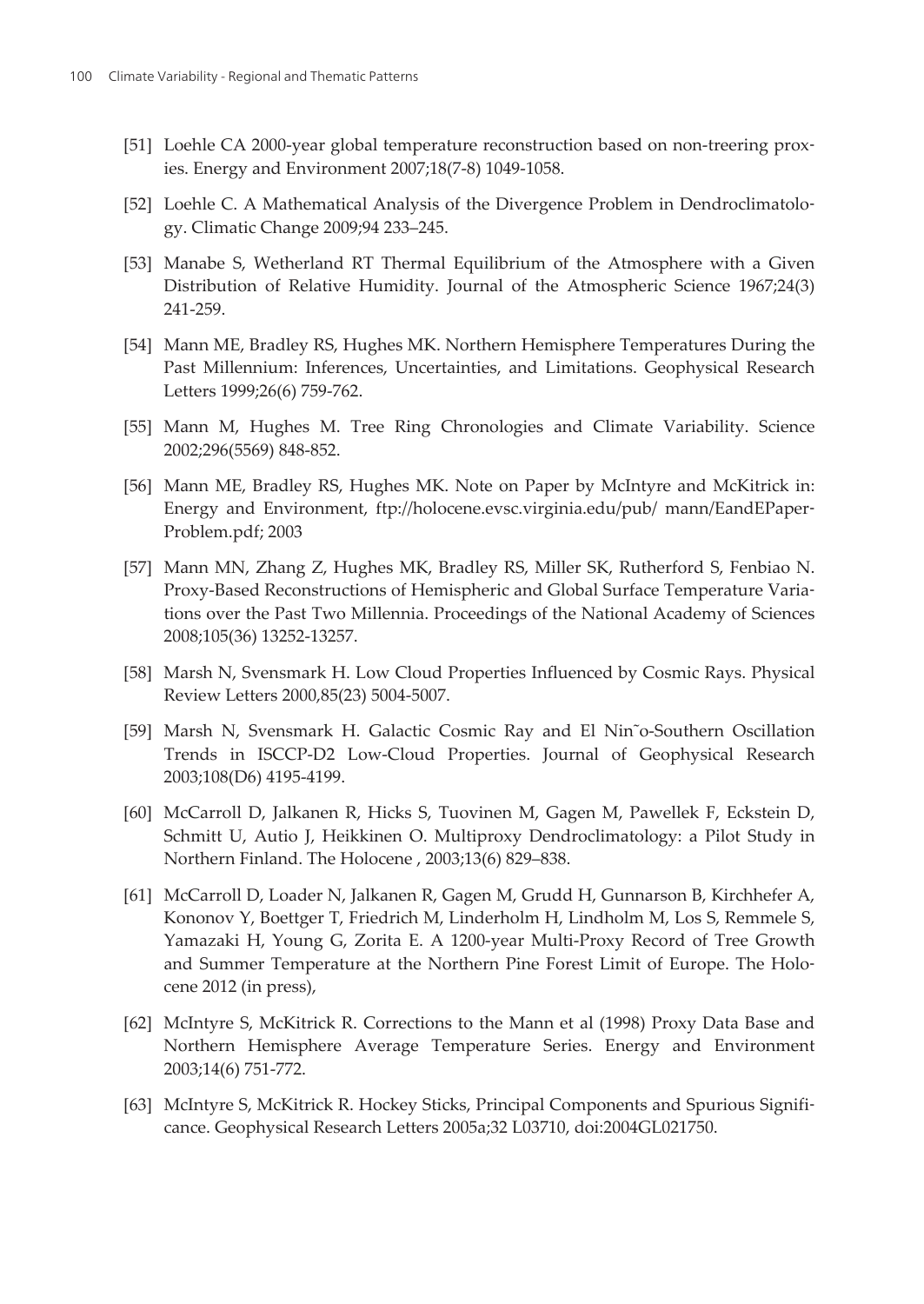- <span id="page-26-0"></span>[64] McIntyre S, McKitrick R. Reply to Comment by von Storch and Zorita on "Hockey Sticks, Principal Components and Spurious Significance". Geophysical Research Let‐ ters 2005b;32 L20714, doi:10.1029/2005GL023089.
- [65] McIntyre S, McKitrick R. Reply to Comment by Huybers on "Hockey Sticks, Principal Components and Spurious Significance", Geophysical Research Letters 2005c;32 L20714, doi:10.1029/2005GL023586,
- [66] Mears CA, Wentz FJ. The Effect of Diurnal Correction on Satellite-Derived Lower Troposphere Temperature. Science 2005;309(5740) 1548-1551.
- [67] Moberg A, Sonechkin DM, Holmgren K, Datsenko MM, Karlen W. High Variable Northern Hemisphere Temperatures Reconstructed from Low- and High-Resolution Proxy Data. Nature 2005;433(7026) 613-617.
- [68] Mordvinov AV, Makarenko NG, Ogurtsov MG, Jungner H. Reconstruction of Mag‐ netic Activity of the Sun and Changes in its Irradiance on a Millennium Timescale Using Neurocomputing. Solar Physics 2004;224 247-253.
- [69] Mudelsee M. The Phase Relations Among Atmospheric  $\mathrm{CO}_2$  Content, Temperature and Global Ice Volume Over the Past 420 ka. Quaternary Science Reviews 2001;20 583-589.
- [70] Mursula K, Usoskin IG, Kovaltsov GA. Reconstructing the Long-Term Cosmic Ray Intensity: Linear Relations Do Not Work. Annales Geophysicae 2003;21 863-867.
- [71] Myhre G, Myhre A, Stordal F. Historical Evolution of Radiative Forcing of Climate. Atmospheric. Environment 2001;(35) 2361–2373.
- [72] Ogurtsov MG, Lindholm M. Uncertainties in Assessing Global Warming During the 20th Century: Disagreement Between Key Data Sources. Energy and Environment 2006;17(5) 685-706.
- [73] Ogurtsov MG, Jungner H, Lindholm. A Potential Century-Scale Rhythm in Six Major Paleoclimatic Records in the Northern Hemisphere. Geografiska Annaler 2007;89A(2) 129-136.
- [74] Ogurtsov MG. On the Possible Contribution of Solar-Cosmic Factors to a Global Warming of 20<sup>th</sup> Century. Izvestiya RAN, Physics 2007A;71(7) 1051-1053.
- [75] Ogurtsov MG. Secular Variation in Aerosol Transparency of the Atmosphere as the Possible Link Between Long-Term Variations in Solar Activity and Climate. Geomag‐ netism and Aeronomy 2007B;47(1) 118-128.
- [76] Ogurtsov MG, Jungner H, Helama S, Lindholm M, Oinonen M. Paleoclimatological Evidence for Unprecedented Recent Temperature Rise at the Extratropical Part of the Northern Hemisphere. Geografiska Annaler 2011;93(1) 17-27.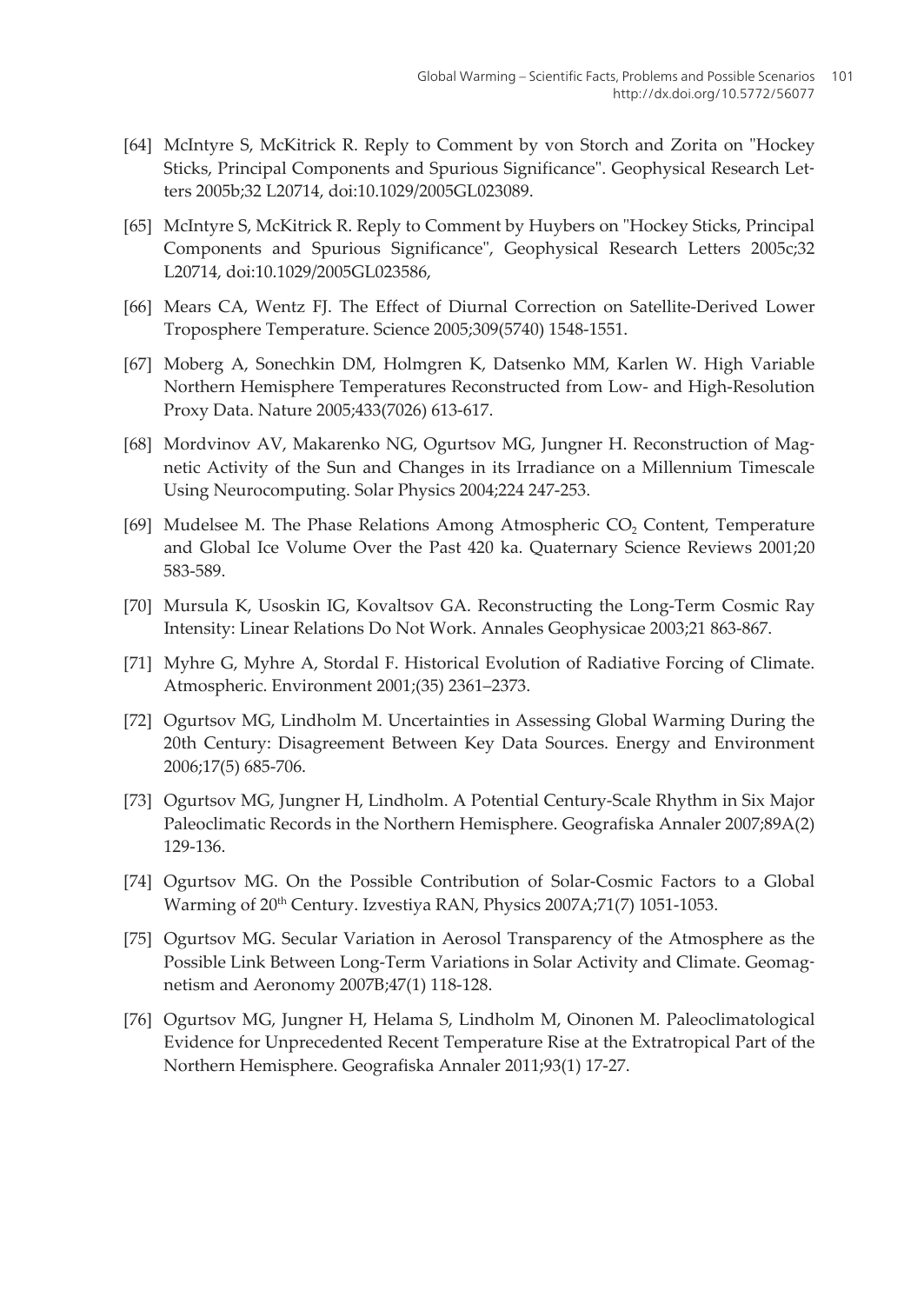- <span id="page-27-0"></span>[77] Ogurtsov M, Lindholm M, Jalkanen R. Solar Activity, Space Weather and the Earth's Climate, In: Hannachi A. (ed.) Climate variability - some aspects, challenges and prospects. Rieka: InTech;2012. p39-72.
- [78] Ogurtsov M, Lindholm M, Jalkanen R. Background Solar Irradiance and the Climate of the Earth in the End of the 20th Century. Atmospheric and Climate Sciences 2012;2(2) 191-195.
- [79] Palle E, Buttler CJ, O'Brien K. The Possible Connection Between Ionization in the Atmosphere by Cosmic Rays and Low Level Clouds. Journal of Atmospheric and Solar-Terrestrial Physics 2004; 66(2) 1779–1790.
- [80] Palle E, Montanes-Rodrigues P, Goode PR, Koonin SE, Wild M, Casadio S. A Multi-Data Comparison of Shortwave Climate Forcing Changes. Geophysical Research Let‐ ters 2005;32 L21702.
- [81] Palle E, Goode PR, Montanes-Rodriguez P, Koonin SE. Can Earth's Albedo and Surface Temperatures Increase Together? EOS 2006;70 (4) 37-43.
- [82] Pokrovsky O.M. The Analysis of Factors of Climate Change According to Remote and Contact Measurements. Research of the Earth from Space 2010;5 11-24 (in Russian).
- [83] Rutherford S, Mann ME. Correction to "Optimal surface temperature reconstructions using terrestrial borehole data". Journal of Geophysical Research 2004;109 D11107, doi:10.1029/2003JD004290.
- [84] Santer BD, Thorne PW, Haimberger L, Taylor KE, Wigley TML, Lanzante JR. Consis‐ tency of Modeled and Observed Temperature Trends in the Tropical Troposphere. International Journal of Climatology 2008;28 1703–1722.
- [85] Sellers WD. A Global Climatic Model Based on the Energy Balance of the Earth-Atmosphere System. Journal of Applied Meteorology 1969;8(3) 392-400.
- [86] Shakun JD, Clark PU, He F, Marcott SA, Mix AC, Liu Z, Otto-Bliesner B, Schmittner A, Bard E. Global Warming Preceded by Increasing Carbon Dioxide Concentrations During the Last Deglaciation. Nature 2012;484 (7392) 49-54.
- [87] Shapiro AI, Schmutz W, Rozanov E. A New Approach to the Long-Term Reconstruc‐ tion of The Solar Irradiance Leads to Large Historical Solar Forcing. Astronomy and Astrophysics 2011;529 A67.
- [88] Sloan T, Wolfendale AW. Testing the Proposed Causal Link Between Cosmic Rays and Cloud Cover. Environmental Research Letters 2008;3 024001.
- [89] Solanki SK, Krivova NA. Can Solar variability Explain Global Warming Since 1970? Journal of Geophysical Research 2003;108(A5) 1200-1212.
- [90] Sugihara G, May RM. Nonlinear Forecasting as a Way of Distinguishing Chaos from Measurement Error in Time Series. Nature 1990;344 734–741.